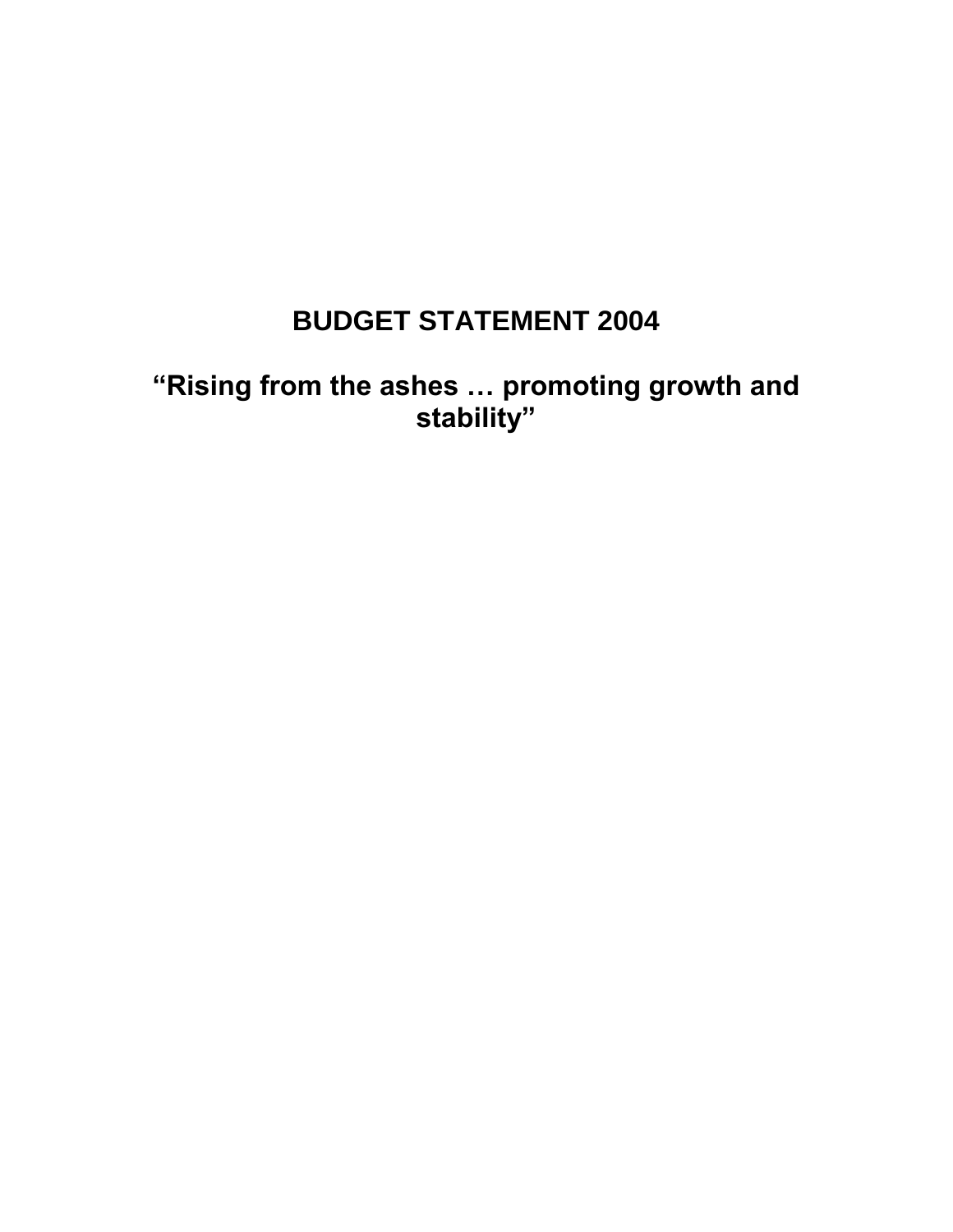## **BUDGET SPEECH 2004**

## **TABLE OF CONTENTS**

#### **[INTRODUCTION](http://www.devunit.gov.ms/budget/2004/budget2004.htm#_Toc66773305#_Toc66773305)**

**[ECONOMIC CONTEXT](http://www.devunit.gov.ms/budget/2004/budget2004.htm#_Toc66773306#_Toc66773306)**

**[INTERNATIONAL AND REGIONAL ENVIRONMENT](http://www.devunit.gov.ms/budget/2004/budget2004.htm#_Toc66773307#_Toc66773307)**

#### **[THE DOMESTIC ECONOMY](http://www.devunit.gov.ms/budget/2004/budget2004.htm#_Toc66773308#_Toc66773308)**

**Output** [Prices](http://www.devunit.gov.ms/budget/2004/budget2004.htm#_Toc66773310#_Toc66773310) [Domestic Credit](http://www.devunit.gov.ms/budget/2004/budget2004.htm#_Toc66773311#_Toc66773311) [International Trade](http://www.devunit.gov.ms/budget/2004/budget2004.htm#_Toc66773312#_Toc66773312) **[Construction](http://www.devunit.gov.ms/budget/2004/budget2004.htm#_Toc66773313#_Toc66773313) [Agriculture](http://www.devunit.gov.ms/budget/2004/budget2004.htm#_Toc66773314#_Toc66773314) [Tourism](http://www.devunit.gov.ms/budget/2004/budget2004.htm#_Toc66773315#_Toc66773315) [Prospects](http://www.devunit.gov.ms/budget/2004/budget2004.htm#_Toc66773316#_Toc66773316)** 

#### **[BUDGET CONSIDERATIONS AND PERSPECTIVES FOR 2004](http://www.devunit.gov.ms/budget/2004/budget2004.htm#_Toc66773317#_Toc66773317)**

#### **[POPULATION GROWTH](http://www.devunit.gov.ms/budget/2004/budget2004.htm#_Toc66773318#_Toc66773318)**

#### **[ECONOMIC GROWTH AND FINANCIAL STABILITY](http://www.devunit.gov.ms/budget/2004/budget2004.htm#_Toc66773319#_Toc66773319)**

[Airport](http://www.devunit.gov.ms/budget/2004/budget2004.htm#_Toc66773320#_Toc66773320) [Sea Port](http://www.devunit.gov.ms/budget/2004/budget2004.htm#_Toc66773321#_Toc66773321) [Road Networks](http://www.devunit.gov.ms/budget/2004/budget2004.htm#_Toc66773322#_Toc66773322) [Power and Water](http://www.devunit.gov.ms/budget/2004/budget2004.htm#_Toc66773323#_Toc66773323) [Mining and Quarrying](http://www.devunit.gov.ms/budget/2004/budget2004.htm#_Toc66773324#_Toc66773324) **[Agriculture](http://www.devunit.gov.ms/budget/2004/budget2004.htm#_Toc66773325#_Toc66773325)** [Tourism](http://www.devunit.gov.ms/budget/2004/budget2004.htm#_Toc66773326#_Toc66773326) Trade, [Industry And Commerce](http://www.devunit.gov.ms/budget/2004/budget2004.htm#_Toc66773327#_Toc66773327) [Telecommunications](http://www.devunit.gov.ms/budget/2004/budget2004.htm#_Toc66773328#_Toc66773328)

#### **SOCIAL [DEVELOPMENT AND JUSTICE](http://www.devunit.gov.ms/budget/2004/budget2004.htm#_Toc66773329#_Toc66773329)**

**[Social Policy](http://www.devunit.gov.ms/budget/2004/budget2004.htm#_Toc66773330#_Toc66773330)** [Housing](http://www.devunit.gov.ms/budget/2004/budget2004.htm#_Toc66773331#_Toc66773331) [Education](http://www.devunit.gov.ms/budget/2004/budget2004.htm#_Toc66773332#_Toc66773332) **[Health Service](http://www.devunit.gov.ms/budget/2004/budget2004.htm#_Toc66773333#_Toc66773333)** [Welfare Services](http://www.devunit.gov.ms/budget/2004/budget2004.htm#_Toc66773334#_Toc66773334)

#### **[PUBLIC SERVICE AND CIVIL SOCIETY](http://www.devunit.gov.ms/budget/2004/budget2004.htm#_Toc66773335#_Toc66773335)**

#### **[EXTERNAL RELATIONS](http://www.devunit.gov.ms/budget/2004/budget2004.htm#_Toc66773336#_Toc66773336)**

#### **[ENVIRONMENTAL SUSTAINABILITY, RISK AND DISASTER](http://www.devunit.gov.ms/budget/2004/budget2004.htm#_Toc66773337#_Toc66773337)  [MANAGEMENT](http://www.devunit.gov.ms/budget/2004/budget2004.htm#_Toc66773337#_Toc66773337)**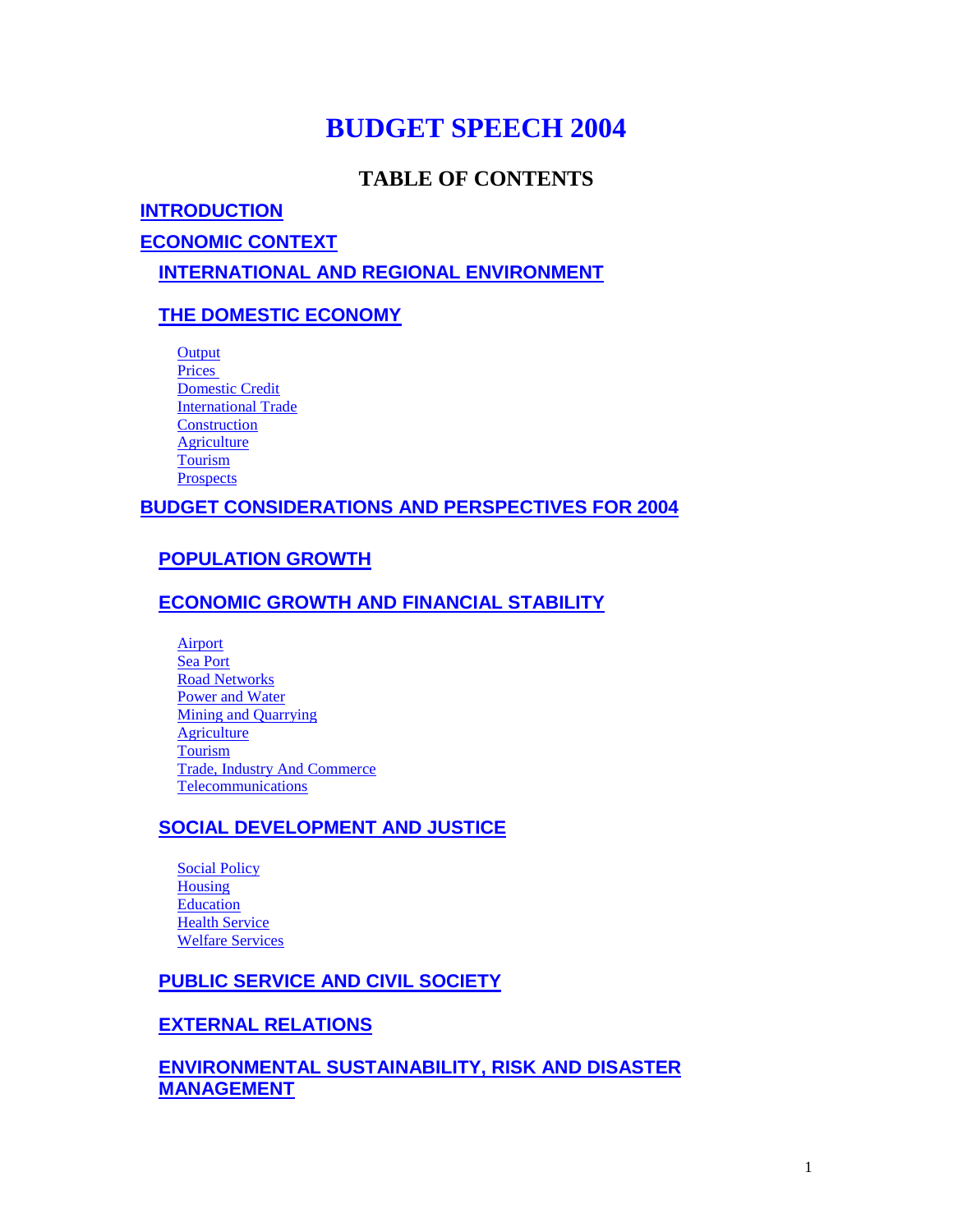#### **[CENTRAL GOVERNMENT FINANCES, POLICIES AND PROSPECTS](http://www.devunit.gov.ms/budget/2004/budget2004.htm#_Toc66773338#_Toc66773338)**

#### **[FINANCIAL MANAGEMENT](http://www.devunit.gov.ms/budget/2004/budget2004.htm#_Toc66773339#_Toc66773339) OVERVIEW**

#### **[PUBLIC FINANCE](http://www.devunit.gov.ms/budget/2004/budget2004.htm#_Toc66773340#_Toc66773340)**

[Recurrent Revenue](http://www.devunit.gov.ms/budget/2004/budget2004.htm#_Toc66773341#_Toc66773341) [Recurrent Expenditure](http://www.devunit.gov.ms/budget/2004/budget2004.htm#_Toc66773342#_Toc66773342) [Extra Ordinary Expenditure](http://www.devunit.gov.ms/budget/2004/budget2004.htm#_Toc66773343#_Toc66773343) [Development Expenditure](http://www.devunit.gov.ms/budget/2004/budget2004.htm#_Toc66773344#_Toc66773344) [Aid Framework 2004-2006](http://www.devunit.gov.ms/budget/2004/budget2004.htm#_Toc66773345#_Toc66773345)

#### **[MACROECONOMIC TARGETS AND FINANCIAL POLICIES](http://www.devunit.gov.ms/budget/2004/budget2004.htm#_Toc66773346#_Toc66773346) [MACROECONOMIC TARGETS](http://www.devunit.gov.ms/budget/2004/budget2004.htm#_Toc66773347#_Toc66773347) [FINANCIAL POLICIES](http://www.devunit.gov.ms/budget/2004/budget2004.htm#_Toc66773348#_Toc66773348)**

- 
- Property Tax Rebate
- Low tax on Pensions over \$36,000
- [1. Introduction of the Common External Tariff](http://www.devunit.gov.ms/budget/2004/budget2004.htm#_Toc66773349#_Toc66773349)<br>
2. <u>Property Tax Rebate</u><br>
3. Low tax on Pensions over \$36,000<br>
4. Social Security, Health & Life Insurance Pre<br>
5. \$2,400 Tax Allowance for taxpayer for Elde Social Security, Health & Life Insurance Premiums
- \$2,400 Tax Allowance for taxpayer for Elderly or incapacitated person living within his or her [household](http://www.devunit.gov.ms/budget/2004/budget2004.htm#_Toc66773353#_Toc66773353)
- [6. Tax Arrears by Financial Institutions prior to 2000 redirected to loans Programme.](http://www.devunit.gov.ms/budget/2004/budget2004.htm#_Toc66773354#_Toc66773354)
- 
- [7. Small Business Tax](http://www.devunit.gov.ms/budget/2004/budget2004.htm#_Toc66773355#_Toc66773355)<br>8. Responsibility for M [8. Responsibility for Monitoring and Collection of Real Estate fees, Occupancy Taxes and Trade](http://www.devunit.gov.ms/budget/2004/budget2004.htm#_Toc66773356#_Toc66773356)  [Licensing fees.](http://www.devunit.gov.ms/budget/2004/budget2004.htm#_Toc66773356#_Toc66773356)
- 9. [Cessation of Payments on Development Bond Mortgages](http://www.devunit.gov.ms/budget/2004/budget2004.htm#_Toc66773357#_Toc66773357)

#### **[ACKNOWLEDGEMENTS](http://www.devunit.gov.ms/budget/2004/budget2004.htm#_Toc66773358#_Toc66773358)**

**[CONCLUSION](http://www.devunit.gov.ms/budget/2004/budget2004.htm#_Toc66773359#_Toc66773359)**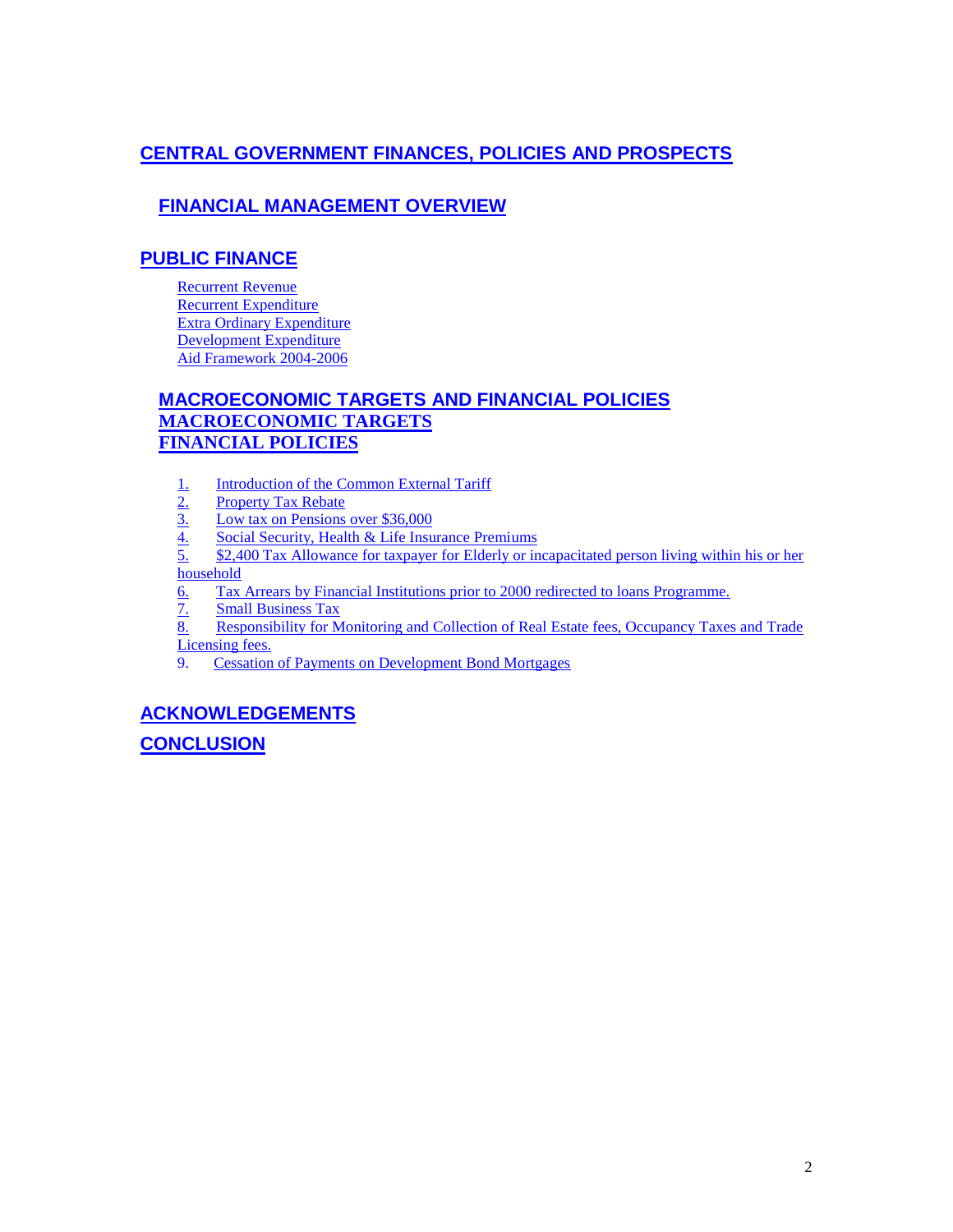#### **BUDGET STATEMENT**

#### **"Rising from the ashes … promoting growth and stability"**

Mr. Speaker, I rise to move a motion for the second reading of a Bill shortly entitled the Appropriation Act 2004.

#### **INTRODUCTION**

**1.** Mr Speaker, I wish to first thank the almighty for his continued blessings on our beautiful island. Also, it pleases me to say that in spite of the challenges our people continue to grow and are no doubt stronger as a result of his guidance and grace.

**2.** This is my fourth budget in three (3) years. Over this period, my Government has sought to rebuild the economy in a systematic and structured way. We recognised from the onset that given the peculiar circumstances that face Montserrat that this would be an extremely difficult and challenging task.

**3.** In my first budget address, we chose the theme "*Building self-sufficiency and earning the right to choose".* My Government had to take decisions that may have appeared difficult but which gave us the greatest chance of supporting ourselves in the future. We saw this as the only way that we will ever be able to choose our destiny. Mr Speaker, this paid off because in that same year, we regained the critical element of local decision making on key developmental issues that were hitherto taken in London.

**4.** Mr Speaker, in my 2002 budget, the theme chosen was "*Securing sustainability in a constraining and dynamic global environment"*. We saw the need then to promote a sustainable economy but recognised the constraints resulting from our small size, volcanic risks, inappropriate infrastructure and the adverse changes in the international environment in response to World Trade Centre tragedy.

**5.** We did not introduce any new revenue raising measures but negotiated an increase in budgetary aid to support the construction and government sectors to ensure that the economic conditions did not become unbearable for our people. We also made a deliberate attempt to choose those projects (such as the Gerald's airport) that would provide the basis for economic recovery and sustainability.

**6.** Last year, my budget was presented under the theme "*Towards a new era…getting the fundamentals right".* My Government's aim was to enhance the legal environment in which we operate, strengthen public administration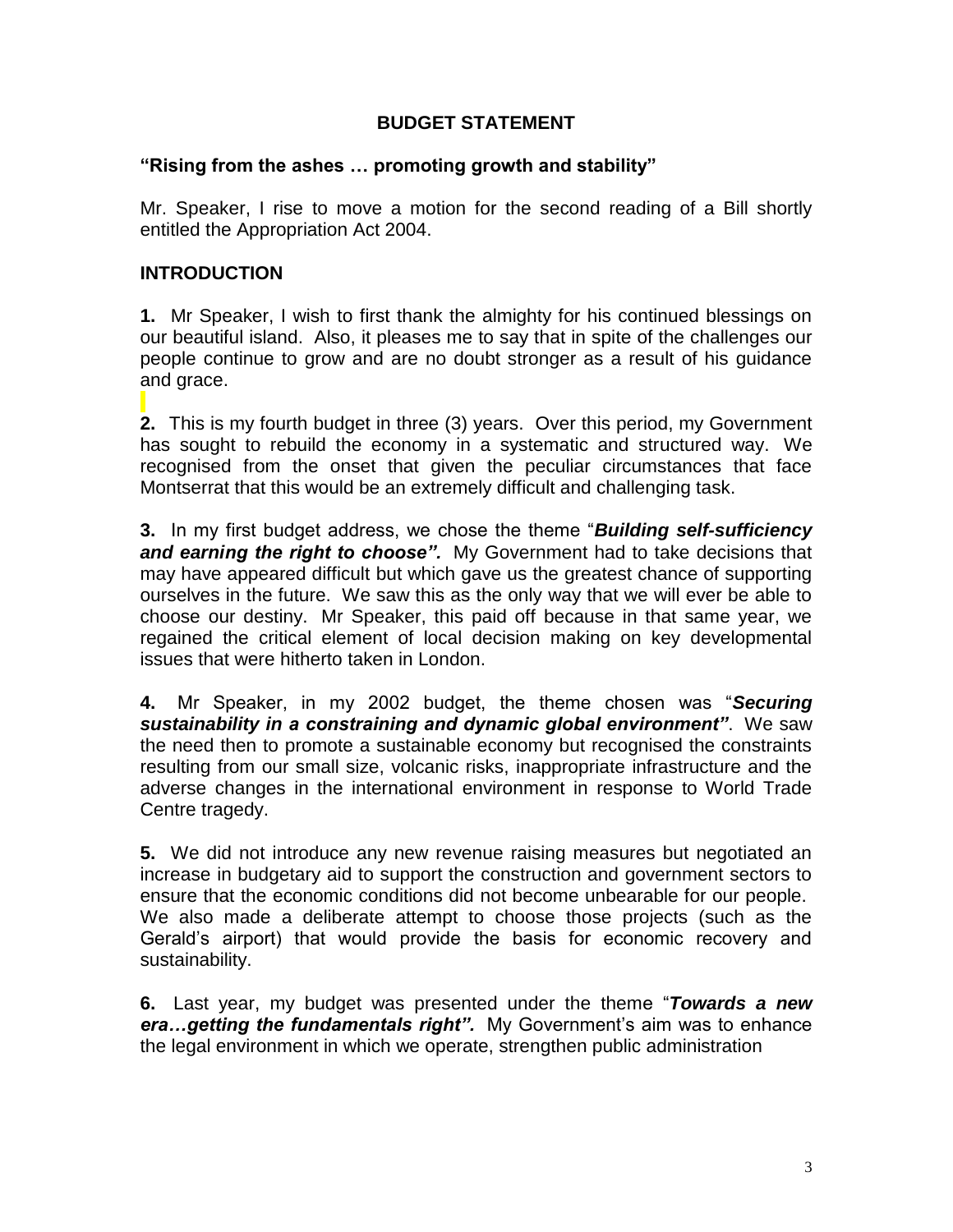systems especially in the area of planning and information technology and to move systematically towards an output-focused system. We are still in the process of taking these systems forward.

**7.** Mr Speaker, the stage is now set for my 2004 budget address in which we want to declare to the world that **Montserrat is Ready to Rise from the Ashes** and to become the place of choice for those who value **Safety, Peace and Tranquillity.** I feel a greater sense of optimism today than I felt when my Government took office in 2001. We have struggled in the stormy waters of uncertainty for eight years and are more optimistic that we will reach the land of success safely. But Mr Speaker, you will recall that in my first budget address, I promised to steer this ship to prosperity albeit in an increasingly hostile and dynamic economic environment.

#### **ECONOMIC CONTEXT**

**8.** Mr Speaker, we live in an open economy. The external environment therefore greatly influences the performance of our economy and if the impact is sufficiently large can create significant benefits or serious dislocation for all who live here. Consequently, we need to bear this mind in our planning.

**9.** Let us now examine this environment.

#### **International and Regional Environment**

**10.** Mr. Speaker, the increased threat of war in the fourth quarter of 2002 and the first quarter of 2003 led to volatility in the financial markets around the world and further depressed consumer confidence. The coordinated reduction in interest rates in the G7 countries, which was implemented towards the end of 2002, prevented a more serious deterioration in global growth. However fundamental factors, such as low consumer and business confidence, problems in the international currency and capital markets, increased security risks and costs, high corporate and sovereign debt overhangs, conflict in the Middle East, the related increase in the price of oil and the emerging threat of a Severe Acute Respiratory Syndrome (SARS) epidemic have conspired to place significant constraints on global growth.

**11.** The expectation is for world economic growth in 2003 to average 2.4% rising to 3.0% in 2004, with the United States (U.S) economy growing by 2.8% in 2003 and 3.3% in 2004. Canada is however, expected to experience a decline in growth in 2003 from the appreciation of the Canadian dollar and contractions in auto sales, auto production and the housing market.

**12.** In the Euro area, growth is expected to improve, moving from 1.6% in 2003 to 2.8% in 2004. In the case of Japan, the prospects for growth in the near future remain low.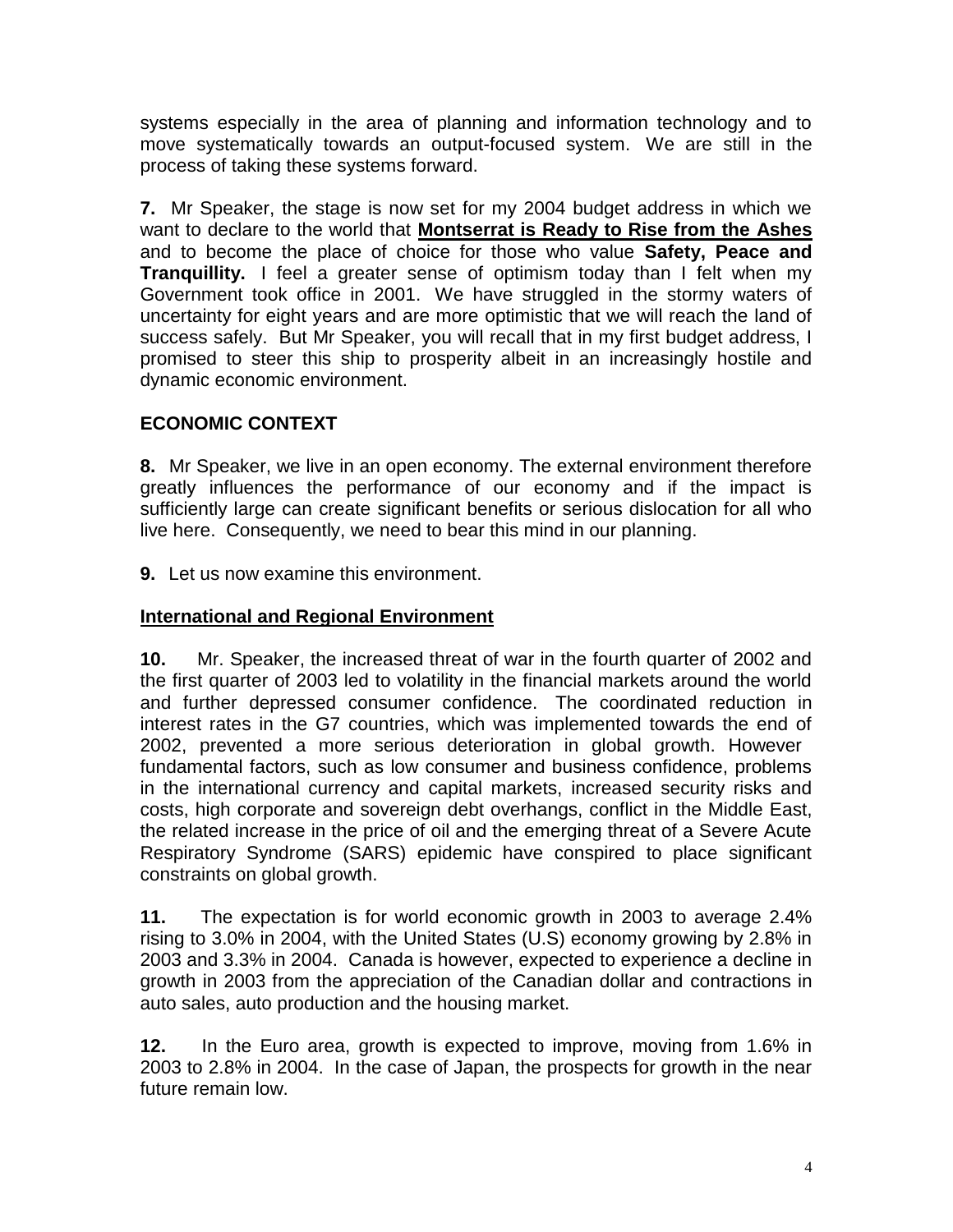**13.** In the Latin American region, continuing problems in Argentina and Venezuela will continue to restrain the region's growth, in spite of improvements in Mexico and Brazil. Argentina continues to be hampered by an unresolved banking sector crisis and corporate defaults, in spite of improvements on the fiscal front and a deceleration in inflation. In Venezuela, the depreciation of the currency and the resulting high inflation have caused a collapse in private consumption, but the price of oil has been relatively buoyant.

**14.** Real Gross Domestic Product (GDP) in the Caribbean Community (CARICOM) region improved modestly in 2003. Trinidad & Tobago and Belize achieved robust growth, while Guyana realized moderate growth. The economies of the Eastern Caribbean Currency (ECC) area, Suriname, Barbados and the Bahamas registered much weaker levels of growth in 2003.

**15.** In Trinidad & Tobago, the major impetus for growth was derived from the performance of the natural gas sub-sector. Output in this sector rose as several of the newly gas fields discovered increased production. Firmer prices for natural gas, petroleum and urea, together with expected increases in production levels, should bolster growth levels in 2004.

**16.** The acceleration of the globalisation and liberalisation process, the steady erosion of trade preferences, and the increasing competition for foreign capital will present formidable challenges to Caribbean economic and development policy in 2004 and beyond. Where the region's productive capacity cannot be expanded then fiscal and budgetary management must be greatly improved.

**17.** Unfortunately, Mr Speaker, while there is much liquidity within the Organisation of the Eastern Caribbean (OECS) Monetary System, structural weaknesses within the regional financial market and high cost of borrowing will continue to inhibit financial flows to key sectors.

#### **The Domestic Economy**

**18.** Mr Speaker, preliminary indications reveal that the Montserrat economy experienced small growth last year. This performance is commendable considering global trends and the negative influences and impacts associated with crises such as war in Iraq and increasing oil prices. However, delays in public projects also reduced our growth prospects for 2003.

## *Output*

**19.** In 2003, Montserrat's economy experienced moderate growth following on from the previous year's trend. Preliminary data reveal an increase of 1.2% in real output for 2003 compared to 4.9% growth in 2002. There was an increase in the level of output for 2003. The Bank & Insurance, Transport, Real Estate &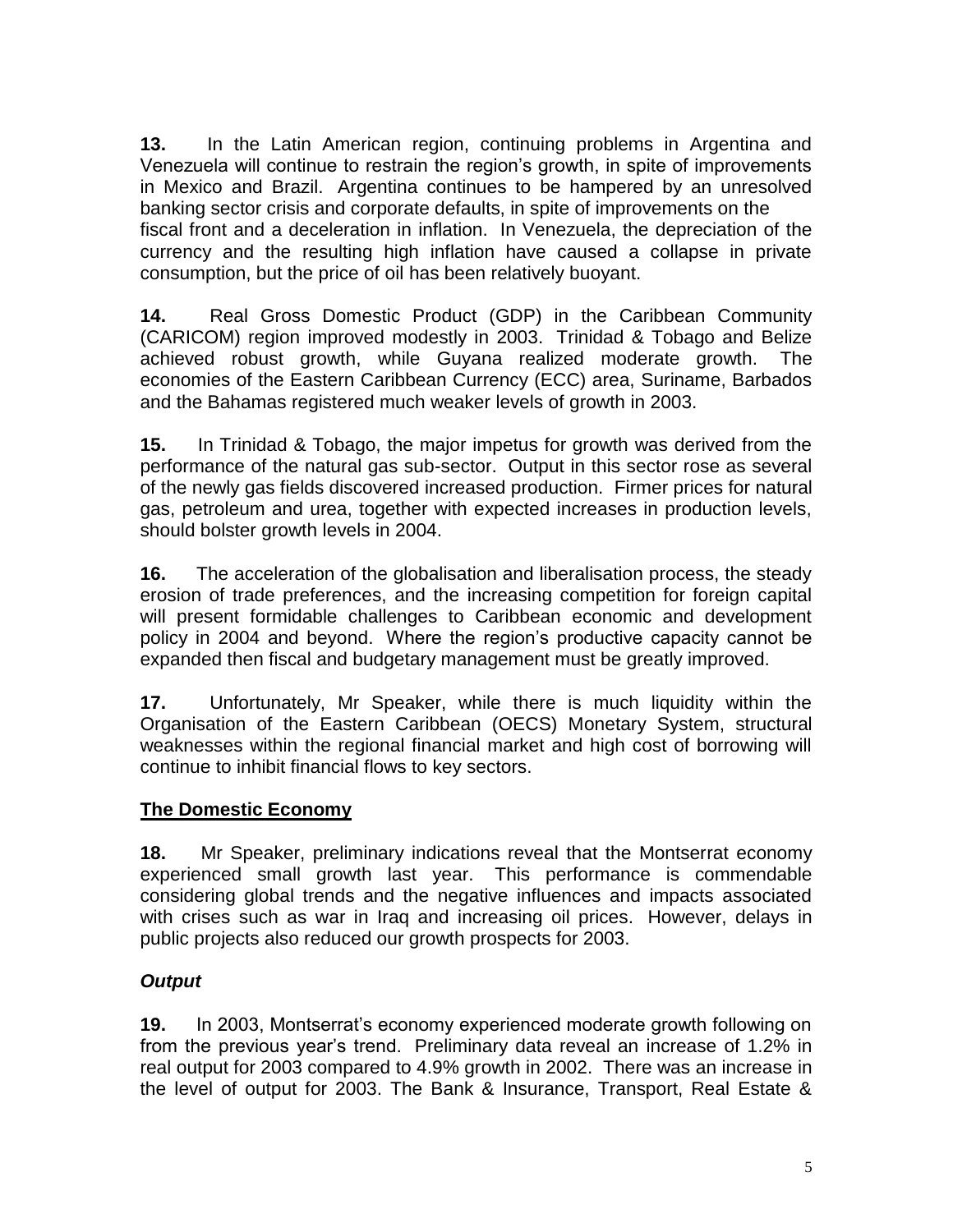Housing, Utilities and Government Services sectors contributed to the positive growth in output for 2003. Economic activity continues to be dominated by Government Services and Construction activity together they combine to account for over 50% of GDP.

#### **Prices**

**20.** Inflation rates remained rather low for 2003. At the end of the year, the retail price index increased by 1.2%. The highest increase experienced for the year was 1.6%. There was a significant increase in the cost of renting, but prices for household goods, food and non-alcoholic beverages experienced an overall decline.

#### **Domestic Credit**

**21.** In 2003, there was negligible increase in domestic credit in Montserrat and 0.4% increase in the Eastern Caribbean Currency Union bringing the total domestic credit to \$5.9 billion. Much of this increased credit relate to activities in St Vincent and the Grenadines and St Kitts and Nevis.

#### **International Trade**

**22.** The value of imports for 2003 was EC\$ 75.2 million, reflecting an increase of 9.5% over 2002 imports of good. While declines were recorded for some categories of imports, inflows of Machinery and Transport Equipment rose by 40.1%. This increase is directly attributable to the construction of the Gerald's airstrip as heavy machinery and equipment, required for this venture had to be imported. Export receipts increased from EC\$4 million to EC\$5 million.

## **Construction**

**23.** The Construction sector continues to be one of the major sectors driving the Montserrat economy. Preliminary data suggests an approximate 22.5% contribution to GDP from this sector, despite a 3% contraction in output for 2003. Although the Gerald's Park airstrip was the major project influencing construction activity, other public sector sponsored projects, such as the Health Development Programme, Operating Theatre, the Montserrat Volcano Observatory, Government Headquarters extension, Road Rehabilitation, Alignment and Pavements, significantly contributed to the value of output from economic activity in this sector. Public and private sector housing forged ahead as a result of residents' determination to be housed in more permanent accommodation, and government's resolved to meet individuals' needs for accommodation. Activity related to Self-build Housing - Phases II and III also served as major generators of value added in this sector. As reported by the Physical Planning Unit the value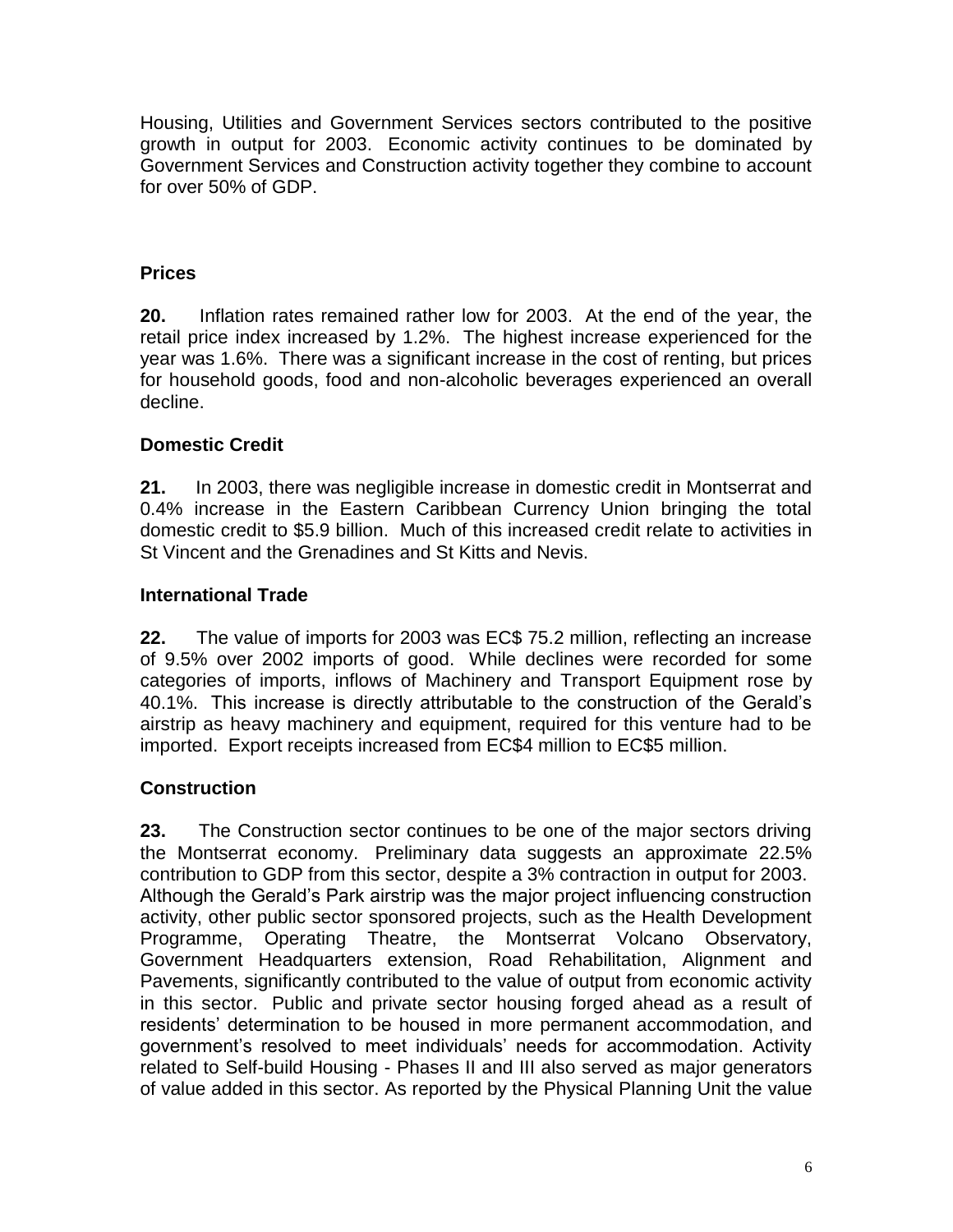of new construction activity more than doubled in 2003 relative to 2002, heavily propelled by the public sector.

## **Agriculture**

**24.** During 2003, no real growth was realized for this sector, and as recorded for 2002, Agriculture's contribution to GDP remained at 2%. Crop production managed a 10.5% increase despite the adverse effect of the July 12th ash fall on some crops. The returns of the material and storage housing incentives which farmers received for onions was seen in the more than 100% increase in onions produced in 2003. Other crops such as watermelons which experienced an almost 90% increase in production responded favourably to improved irrigation systems and better quality seeds. Demand for some crops such as pachoi also encouraged increased production efforts by backyard and commercial farmers.

**25.** The quantity of fish landed rose by 7.2% due to an increase in deep-sea fishing activity attributed mainly to the dedication of a large boat for this purpose.

**26.** Livestock production benefited from the Agriculture Department's advice to farmers. This, coupled with Government's incentives to livestock producers, has led to better quality produce and greater consumer confidence in local meat supplies.

## **Tourism**

**27.** Performance in the tourism sector has weakened considerably for 2003. Provisional data shows a 31.6% contraction in the Hotels & Restaurants sector (compared to a revised 2.2% real growth rate for 2002) which is an indicator of economic activity within the tourism industry. This sector's contribution to Gross Domestic Product remains small - an estimated \$0.7m in 2003 (or 1.1% of GDP) relative to \$1m in 2002 (or 1.6% of GDP).

**28.** Total visitor arrivals for 2003 declined by 8.4% compared to 2002. The effect of the 13% fall in the number of stay-over visitors outweighed the effect of the marginal 0.2% increase in day visitors to the island. The lack of accommodation on island, due to the closure of villas and one of our major hotels for the greater part of 2003 (due to its being located in the exclusion zone), is certainly a primary factor accounting for the decline in the number of stay-over visitors. Day tour figures are encouraging however, as there has been a 77.6% increase in the number of persons visiting the island for this purpose in 2003 relative to 2002. This is evidence that we have a marketable product, and we are very aware of the fact that more energy needs to be directed at finding innovative means of increasing tourism receipts, as we realized a 14.5% decline in visitor expenditure for 2003.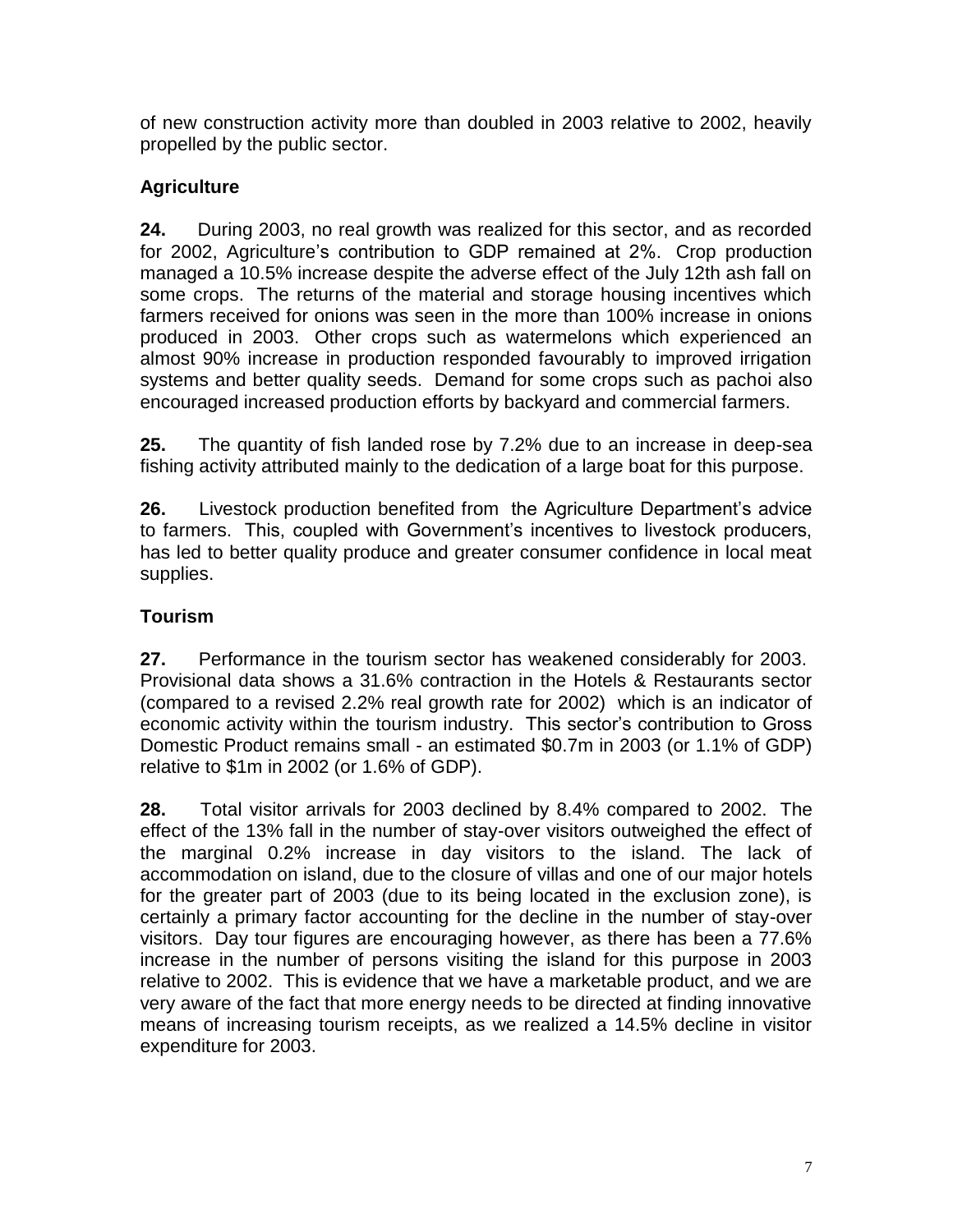#### **Prospects**

**29.** Increase in economic activity on Montserrat is expected to generate, on average, an estimated 5% increase in GDP. This, in my view is a very conservative estimate. My government is optimistic about the future and has no reason to revise this figure downwards in 2004. In the Construction sector alone, activity such as the airport project (which will dominate economic activity during 2004), the Community College project and road works will certainly make a significant contribution to growth in GDP. Also expected to come on stream is the Little Bay Infrastructure project, as well as the construction of the Public Market. Self-build housing as well as Lookout Phase II project are also expected to continue into the year. Some growth is anticipated in the Agriculture sector as the Ministry of Agriculture is actively encouraging the production of crops such as sweet potato and pumpkin, and fishing activity increased as it is now possible to fish in previously restricted waters. In the Mining and Quarrying sector, the establishment of an additional quarrying company will promote significant growth in that sector. We expect increase growth in the number of stay over visitors given the recent re-opening of the Old Towne/Isles Bay area, and this will in turn generate an increase in our tourism receipts. In addition the Tourism project due to take off in April of this year should also influence the economy in a positive fashion, fuelling growth in a number of sectors.

#### **BUDGET CONSIDERATIONS AND PERSPECTIVES FOR 2004**

**30.** Mr. Speaker, it is against this background that my Government presents the 2004 budget. We will continue to pursue the strategic objectives outlined in my 2003 Budget speech. These are population growth, economic and financial stability and growth, quality of life enhancement, efficiency within the public service, external relations and environmental and risk management.

**31.** As promised we will continue to focus on outputs and a gradual shift towards a performance-oriented budget. You will note Mr Speaker, that for the first time the budget covers a period of three (3) years and we have circulated corporate plans that cover a similar period. This will greatly enhance our medium term financial and economic planning and conforms to best practices at the international level.

## **Population Growth**

**32.** Mr Speaker, in my last budget address we recognised that the increase in population growth could not be achieved through any single strategy. We pointed out that housing, employment, health, post secondary education facilities, sports and cultural activities and growth in investment in the key economic sectors were essential ingredients in making this objective a reality.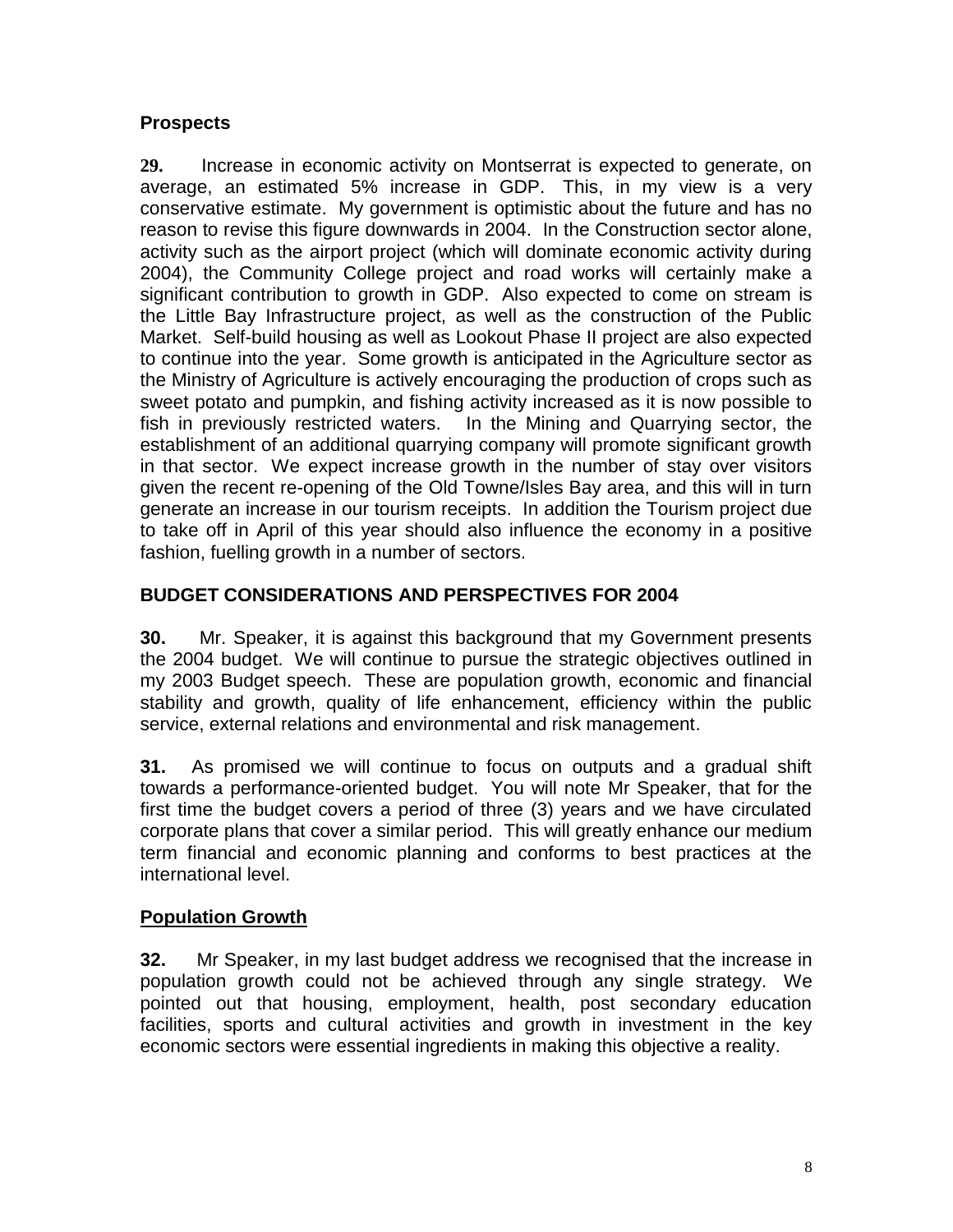**33.** Mr Speaker, we are anticipating a minimum of 4% increase in the population for 2004 as a result of the investments being undertaken in the various sectors. We will also continue to support the Montserrat Chamber of Commerce and its programmes to bring about a more viable population.

**34.** The question now is how would we know when we have succeeded in taking forward this objective? Mr Speaker, the Government is working on several initiatives aimed at monitoring and identifying training and skills needed to make the workforce more effective. This labour market information will be necessary for more effective planning and to ensure that this vital resource is harnessed and utilised efficiently.

**35.** We will targeting the return of Montserratians overseas but at the same time we recognise that as a Member of the CARICOM our immigration policy must take account of the free movement of our brothers and sisters from the region. In addition, we will encourage persons from other countries with specific resources and skills to contribute to the redevelopment process.

**36.** In 2003, our direct investment in this objective was three hundred and eight four thousand nine hundred and forty dollars (\$384,940). It is our intention to increase this figure to one million and sixty thousand dollars (\$1,060,000) in order to intensify our efforts in this area.

**37.** Mr Speaker, as you can see we are fitting the pieces of the puzzle together to bring about the sustainable economy we have promised and we intend to deliver a viable economy with the support of our people.

## **Economic Growth and Financial Stability**

**38.** As stated in my last budget, the achievement of this objective is dependent on the provision of adequate and appropriate infrastructure, a strong private sector and well targeted public expenditure. I also underscored the need for improvements in the Customs, the Treasury and the Inland Revenue.

**39.** In 2003, we allocated sixty million six hundred and one thousand eight hundred and thirty dollars ( \$60,601,830) to this objective and for 2004 we have allocated directly through our budget sixty million two hundred and ten thousand seven hundred and ten dollars (\$60,210,710). Projects funded and paid directly from the European Union's budget such as part of the airport runaway, housing and the Community College will account for a further forty three million five hundred thousand dollars (\$43,500,000). The total sum to be spent on this objective is therefore, one hundred and three million seven hundred and ten thousand seven hundred and ten dollars (\$103,710,710).

**40.** The European Union (EU) under the European Development Fund (EDF) has also allocated 11 million Euros or (\$35 million) over the next five (5) years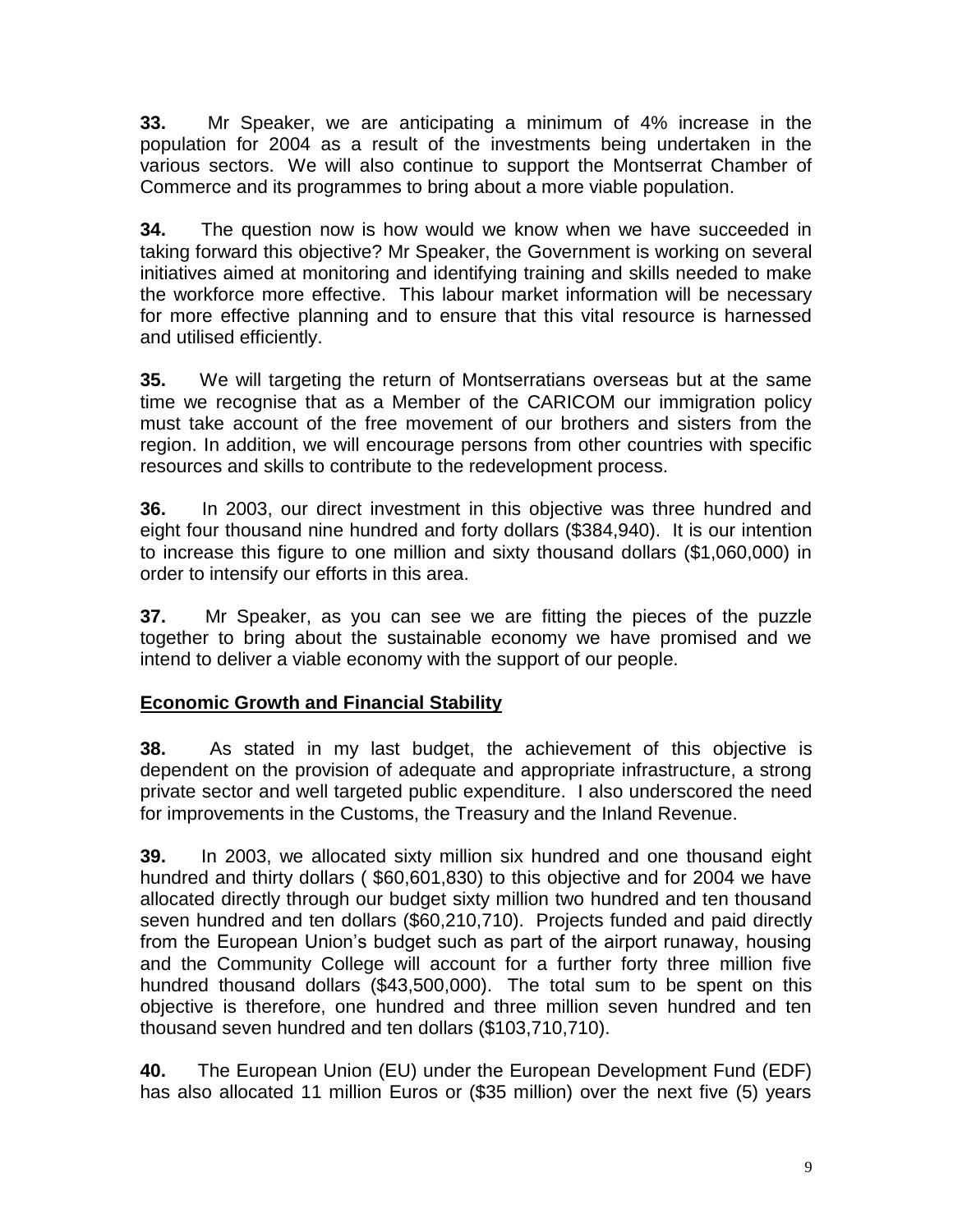and which will be used for the development of the Little Bay Area including the Sea Port. Clearly, Mr Speaker, the funds are available, what is required is the timely implementation and management of projects.

**41.** Let me now begin to examine our economic infrastructure programme and prospects in greater detail.

## *Airport*

**42.** Mr Speaker, the contract for the major works was awarded to Lagan Holdings Limited, an Irish Construction Company and by early August, the contractors had begun the mobilization process. Significant advancement has been made on constructing the platform which will serve as the parking apron for the new airport. This will also serve as the landing pad for the helicopter while the runway is being constructed.

**43.** The new terminal building is almost completed and the new road and tunnel are well advanced. This will allow the rapid construction of the 540 metre strip on a 600 metre platform which meets the requirements of the Directorate of Civil Aviation for the operation of twin otter aircraft. Preliminary studies are being undertaken to determine the method and cost of future extensions to the runway.

**44.** It is anticipated that the new airport facility will enhance our tourism product and provide reliable, safe, efficient and reasonable air-transportation that will also encourage businesses to come to Montserrat. The Gerald's Airport will serve to enhance population growth and induce greater economic activity.

**45.** Mr. Speaker, we have sought to ensure that the airport project is developed in an environmentally consistent manner. A comprehensive Environmental Impact Assessment is being undertaken as part of the Airport Project.

**46.** Government has just completed a Future Operations Needs Study for the airport. This Study recommends the international staffing requirements and standards for fire fighting capability, security, air traffic control and management of the airport. Many of the recommendations especially those of staffing and safety will be fully implemented. This will mean additional employment for at least six security officers and other support staff at the new airport all of whom will be trained to international standards in time for the opening of the airport by the end of 2004.

**47.** The Gerald's Airport Project is budgeted to cost EC\$42.6 million dollars. This also Project represents the largest financial output of aid to Montserrat for the last ten (10) years. Most importantly, we ought to recognize that the implementation of the Airport Project is being coordinated and managed by our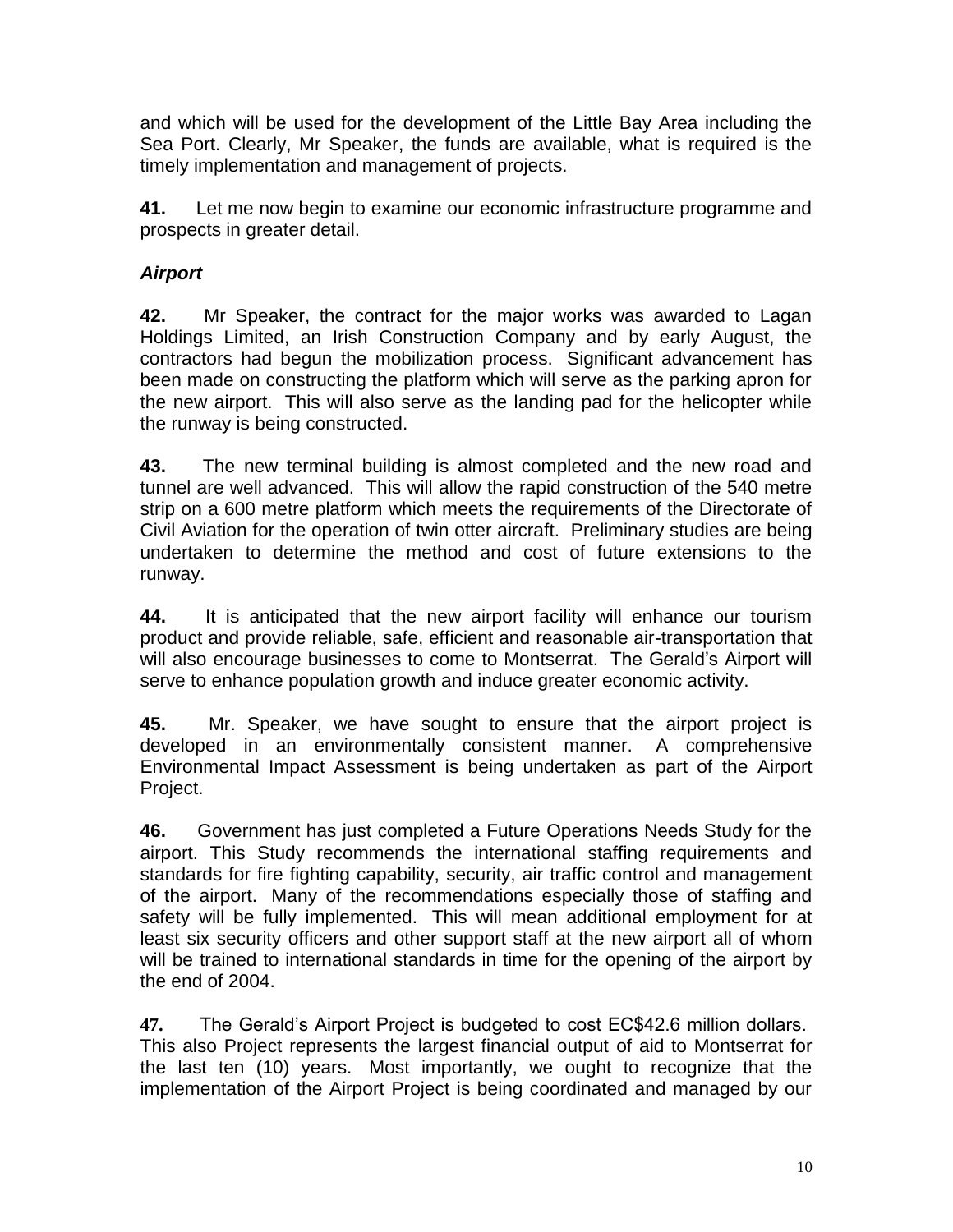local technicians through a Project Steering Group under the auspices of the Ministry of Communications and Works (MCW).

## *Sea Port*

**48.** Mr Speaker, the port land based infrastructure project, which seeks to properly house, and safeguard imports, and which will also be utilized for the processing of passengers and proper accommodation of staff is nearing completion.

**49.** The Port Project is being implemented at a cost of EC\$1.8 million. The project consists of a large steel framed shed with associated two storey offices is expected to be completed by the end of April. The building will greatly assist the Montserrat Port Authority (MPA) with the storage and processing of all inbound and outbound freight and the office building will provide Montserrat Port Authority with a permanent headquarters.

**50.** A maintenance workshop was constructed to the rear of the Port warehouse. This project was completed at a cost of two hundred thousand dollars (EC\$200,000) and was handed over in August 2003. The building provides facilities for the maintenance of all port vehicles and equipment and provides accommodation for mechanics, electricians and other technical staff.

**51.** My Government considers the Port as one of the principal organs in Montserrat's redevelopment and the jetty extension is viewed as a critical project for the sustained economic development of the island. It is anticipated that this facility will serve to increase port vessel calls and throughput and most importantly will allow vessels to dock even in bad weather. Government has agreed to make funds available from the EDF 9 tranche to allow implementation of this project. Additional resources may be required and we will consider assisting the Authority in acquiring loan financing to deliver this facility.

**52.** Mr Speaker, we will also be allocating \$0.5 million in 2004 to construct a slipway at the Port to accommodate the boats of our fishermen. It will also be built to accommodate the Police launch and other similar crafts.

## *Road Networks*

**53.** Mr Speaker, improving the island's road was one of this Government's main objectives for 2003. During that period, a total of one million four hundred thousand dollars (\$1,400,000.00) was allocated to the recurrent maintenance budget for roads. Of the recurrent road maintenance budget, seven hundred and five thousand six hundred and three dollars and thirty-nine cents (\$705,603.39) was spent on minor projects with the balance of the allocation being spent on recurrent works of drain cleaning and road patching. During the implementation of these works, the Ministry applied the policy of splitting road works projects into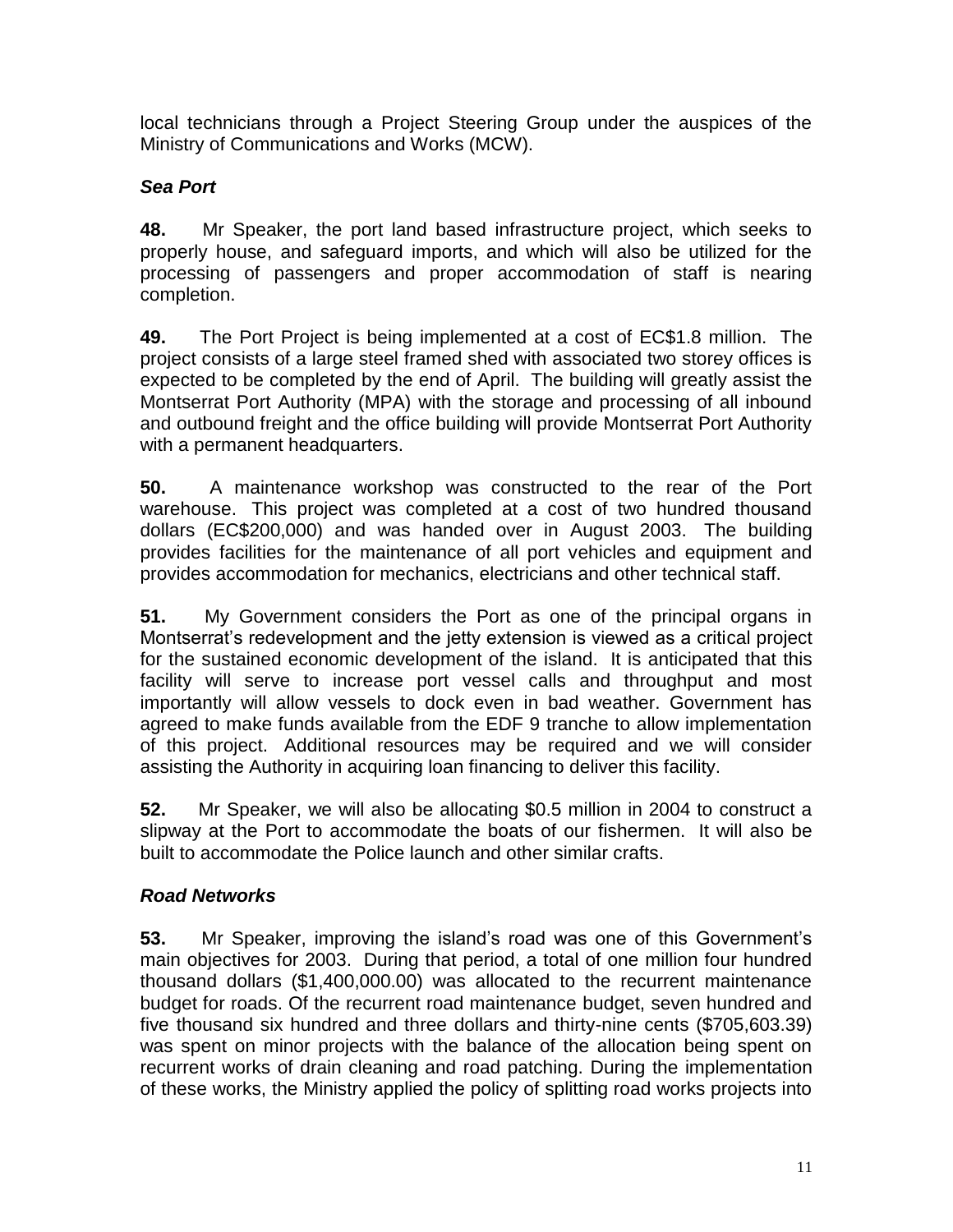sub-projects to allow as many persons as possible to remain in employment while ensuring that expenditure did not exceed projected amounts.

**54.** In 2003, the round-a-bout by the Hospital aimed at improving the movement of traffic in the area was re-designed and completed. The road while improving the three-pronged flow of traffic in this area, also reduced risks to other road users including pedestrians.

**55.** The Volcanic event of July 12<sup>th</sup> 2003 has contributed to the deterioration of the road and associated drainage infrastructure. In response, we are currently pursuing a project, at an estimated cost of approximately \$3.0 million which will rehabilitate road and drainage from Cheap End to the Belham Valley. This project when realized would significantly increase activity in the transport sector but more importantly enhance the quality of our roads.

**56.** Mr Speaker, Government is in the process of securing funding for maintenance works in other areas of the road network. The major concerns are the Carr's Bay Bridge and the bridge over Bottomless Ghaut, which are in need of urgent works to ensure the integrity of the main road network. Other areas targeted for priority consideration include the main route serving the communities between Cudjoe Head and St. John's through Barzeys and access to the Drummonds area.

**57.** Mr Speaker, this means continued employment for those people who want to work while we seek to implement programmes in other key sectors.

## *Power and Water*

**58.** Mr Speaker, Montserrat Electricity Services Limited (MONLEC) ability to provide dependable power was severely affected during the last quarter of 2003, following the failure of its newest generator. Consequently, the company made arrangements to satisfy the immediate demand for power by purchasing two new packaged generating sets. However, a more substantial investment in generating plant will be made for the construction of a 1.8 Megawatt permanent power station, commencing late 2004.

**59.** In order to finance this power station project, the company anticipates that it will require a loan of approximately EC\$6.0 million, in addition to its own resources. This project is critical if we are to avoid the high cost and risks associated with supplying power using current emergency generating sets.

**60.** We will now focus our attention on the supply of water. Efficient, reliable and cost effective supply of water is essential to the overall development of Montserrat. Water is a basic need and the Montserrat Water Authority (MWA) will continue to upgrade the distribution network in the North in order to provide a better quality, reliable and efficient service to the populace.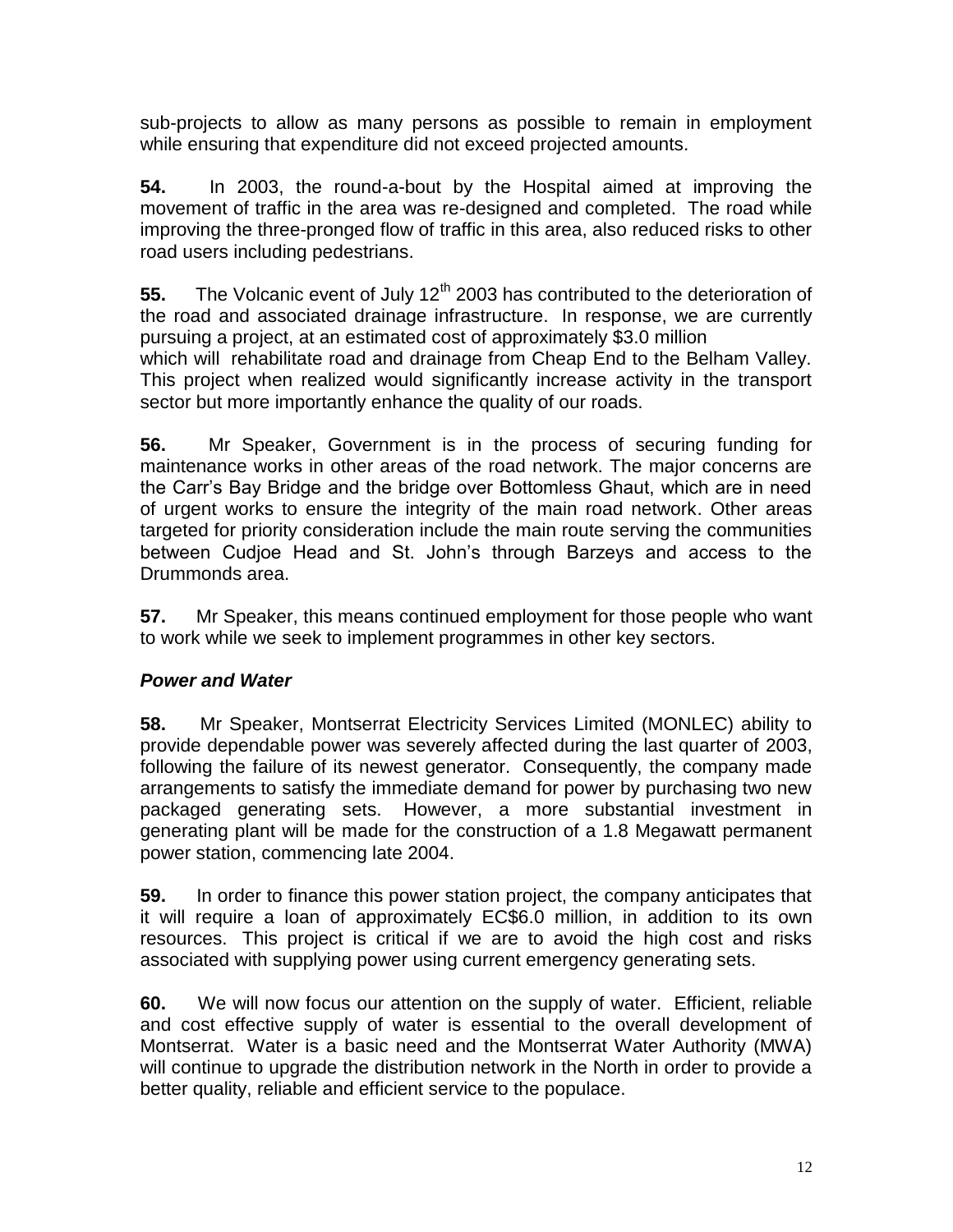**61.** Mr. Speaker in 2003 we upgraded the transmission main to Dick Hill Reservoir and installed a new 6" mainline from Collin Ghaut to St John's Centre. This improvement of the network will allow for increase flow of water into the Dick Hill reservoir in order to satisfy the growing demand for water in that area, in addition to solving some of the low pressure problems that consumers in the upper reaches of St Johns usually experience at peak time. This was completed at a cost of two hundred and thirty-three thousand dollars (\$233,000).

**62.** The 6" supply line from Hope Springs to Hope Reservoir was also replaced at cost of forty-five thousand dollars (\$45,000).

**63.** Spring yields have declined generally, over the years. In order to ensure that the daily spring production was captured and very little water was wasted the MWA spent eighty thousand dollars (EC\$80,000) from its local financial resources to effect improvements at the catchment points. These have led to some improvement, but the real issue is that springs are not recharging. This is a cause for concern and alternate sources of water must now be sought to

complement spring production. I wish through this medium to encourage Montserratians to change their water using habits; waste must be eliminated at all costs or the consequences could be serious.

**64.** During the third quarter of 2003 we conducted a Survey of Ground Water Resources on the island which was undertaken by British Geological Society. The survey confirmed the existence of ground water in the Belham Valley and Department for International Development (DFID) has provided approximately EC\$1.0 million dollars as part of the Water III Project to explore and develop this resource. To this end, Government has awarded a contract to Hydrosource Associates Incorporated - a water drilling company using the most advanced drilling techniques, to explore and determine the amount of this resource. Once this proves successful we will go on to develop the resource. It is hoped that this will produce at least two hundred thousand (200,0000) gallons per day.

**65.** As part of the Water III Project, DFID has also approved the procurement and erection of several water tanks as a means of improving water storage in the North. Contracts have been awarded and fabrication of the tanks is ongoing.

**66.** Mr Speaker, our high quality water also has significant investment potential. However, we have had to put on hold a multi-million dollar water bottling project pending the location of appropriate volume of water. The German company has already purchased land on Montserrat and if all goes well this project can have significant benefits for Montserrat in terms of skills transfer, employment, export earnings and the other usual economic benefits.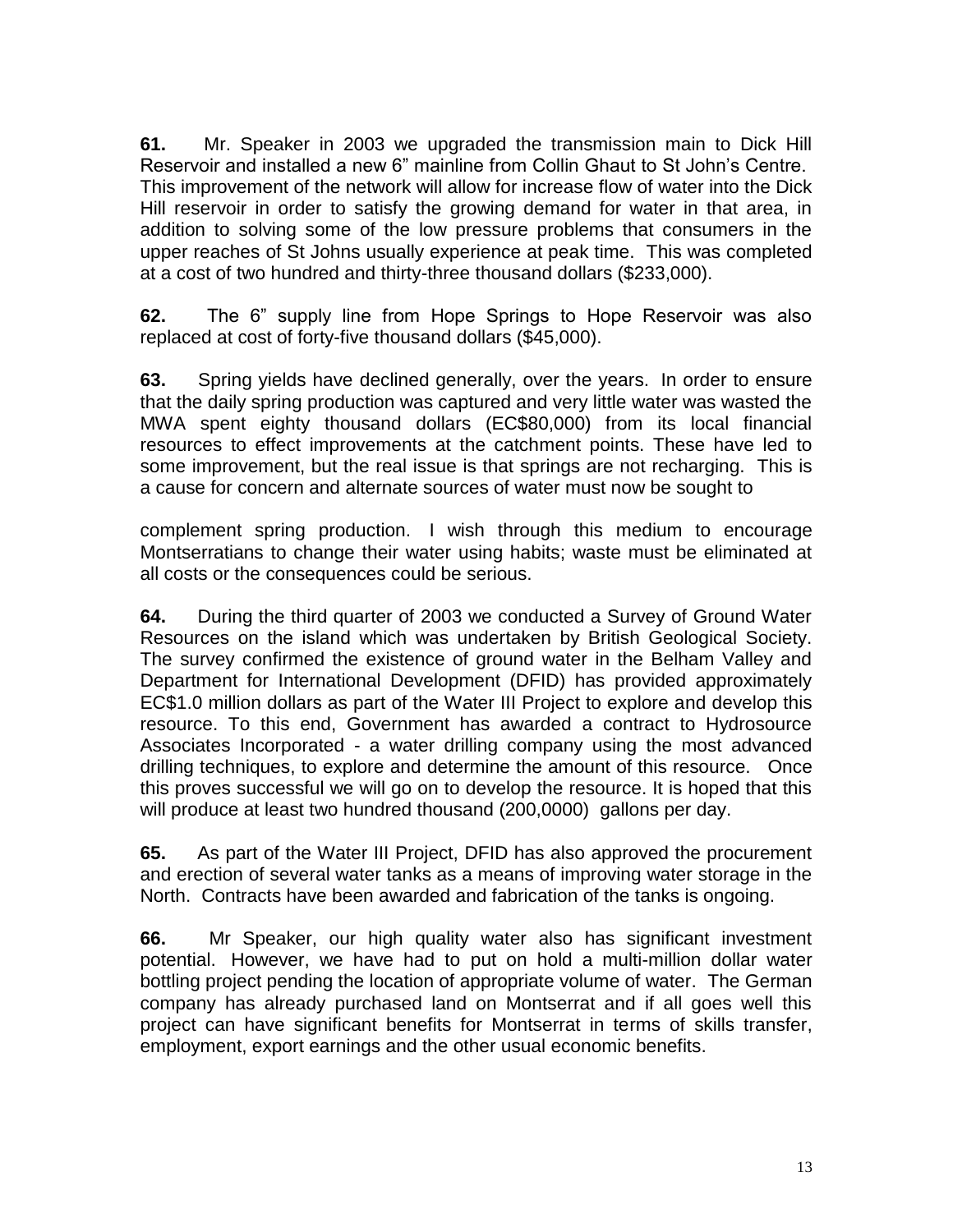#### *Mining and Quarrying*

**67.** Mr. Speaker, it is ironic that the ash and other volcanic fallout that plaqued us for eight years is likely to become our largest export. SELSI Limited has been operating from the Belham Valley area producing mainly sand and aggregate for the domestic construction industry. In 2004, the company plans to step up significantly its production levels and exports to regional markets utilizing the Plymouth Jetty.

**68.** Phoenix is a newly established quarrying company, jointly owned by local and foreign investors. The company is set up in the Little Bay area and will begin producing sand and aggregate mostly for export. Montserrat stands to benefit from revenues generated through increased exports.

**69.** Mr. Speaker, the Montserrat Chamber of Commerce and Industry (MCCI) and my Government have been involved in discussions with an Irish based company, Silverlock Management Resources Limited (SMRL), seeking to utilize their technology to exploit the fallout from the volcano. SMR Limited has been working with similar technology in areas close to the Caribbean region and is aiming to commence operations in the latter half of 2004. The company plans

to use the volcanic ash to make composite Slate products. This high-value, durable material, among other things, will be employed in the production of tiles and roofing material for local use and for export.

**70.** We are confident that these three companies will substantially contribute to employment, income, output and economic activity in general on Montserrat. It is my Government intention to facilitate these initiatives with appropriate incentives and the provision of factory space where possible.

## *Agriculture*

**71.** Mr Speaker, the agricultural sector once again suffered a major set back in 2003. The volcanic eruption of July  $12<sup>th</sup>$  left the agricultural sector devastated. Damage to the sector was estimated at approximately eight hundred and fifty eight thousand dollars (EC\$858,000.00). Government responded to the disaster by providing the sum of three hundred and thirty-five thousand six hundred and eighty-four dollars (EC\$335,684.00) to assist with implementing recovery action for the sector. To date all areas of the sector have rebounded significantly. It is especially important to note that approximately 50% of the crop acreage destroyed was replanted by September and all lands were in production by the end of November. Local produce of most of the major crops is presently on the market.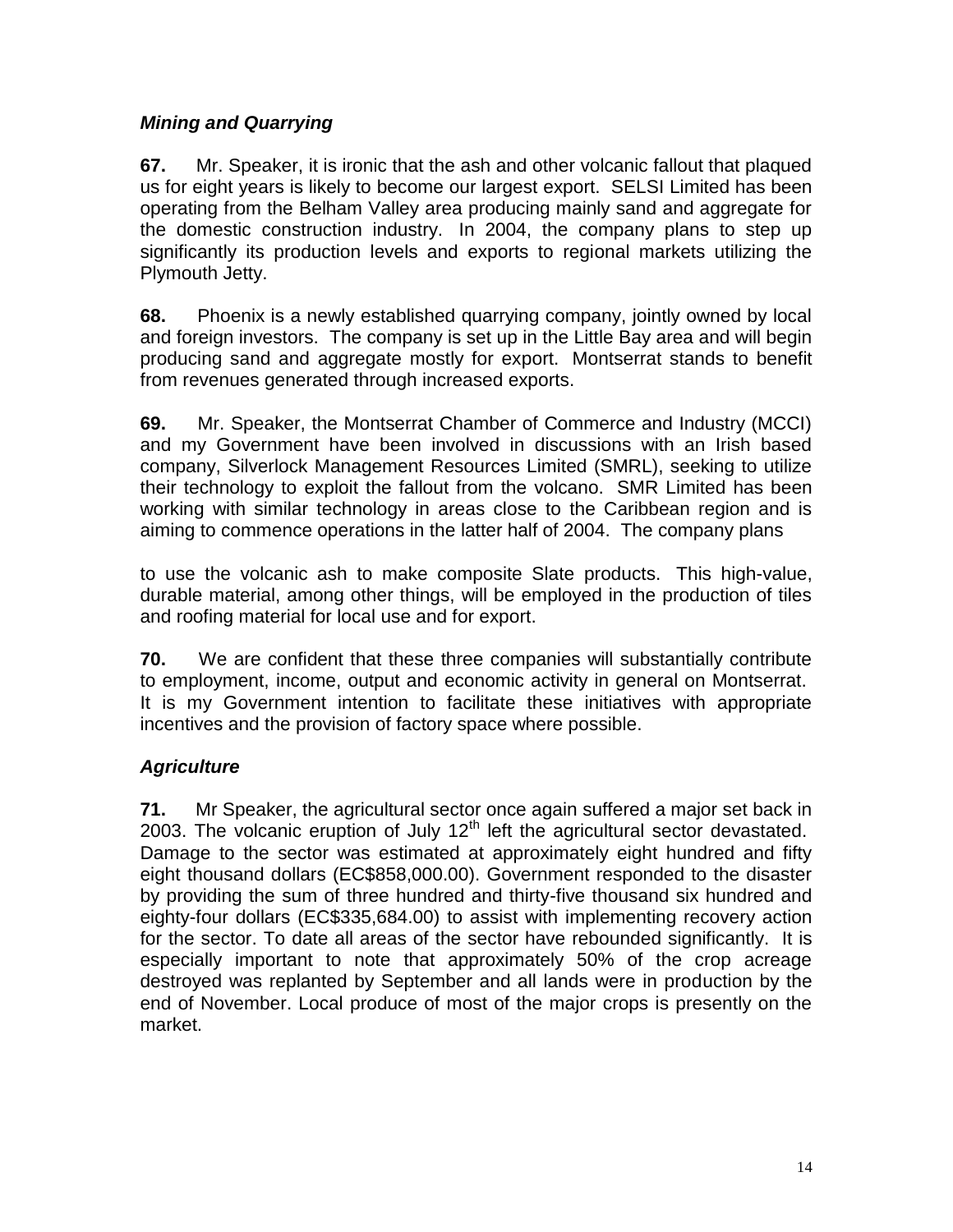**72.** Emphasis in 2003 was once again placed on import substitution and food security as well as the implementation of a number of programmes and projects geared towards improving livelihoods.

**73.** The irrigation project is presently providing in excess of 2 million gallons of water to 30 farmers; 60 backyard gardeners have functioning roof collections systems and twenty persons (20) have been trained in soil and water conservation and irrigation techniques. The department expects to construct 2 more dams in 2004 with a total capacity of 1 million gallons.

**74.** The feral pig eradication project initiated in 2003 was aimed at reducing the number of feral pigs in the forests. 200 pigs have been destroyed to date but anecdotal evidence suggests that the remaining population is still quite large. This project will continue into 2004.

**75.** The owners of Mars chocolate company collaborated with the Department of Agriculture to test some new varieties of cocoa on island. As a result a cocoa project was also initiated in 2003. This project however, suffered a major setback during the July  $12<sup>th</sup>$  eruption when fifteen hundred (1500) seedlings were destroyed. Replanting has since been done and to date three hundred (300) of the plants that survived have been transplanted in the Cassava Ghaut area.

**76.** 2003 saw the completion of an industry plan for the production, processing and marketing of cassava and cassava products from Montserrat. The objectives of the project are to increase significantly the cultivation of cassava, to increase productivity, to establish a viable cottage industry and to develop systems for utilizing cassava based products in livestock feed. The

establishment of the industry is valued at approximately two hundred and fifty thousand dollars (EC\$250,000.00). The implementation phase of the project will be initiated in 2004.

**77.** The focus on backyard gardening continued in 2003. A small project for backyard farmers resulted in over 40 farmers being provided with fencing wire to assist them in securing their cultivation from loose livestock.

**78.** This Government once again is embarking on a drive to promote agriculture and agricultural production on island. For this two (2) new tractors have been purchased.

**79.** I am also pleased to report that the Department will be staging the National Agricultural Exhibition in April. This year's exhibition will showcase the island's finest in vegetables, fruits, flowers, livestock and value added products derived from the farming industry.

## **Tourism**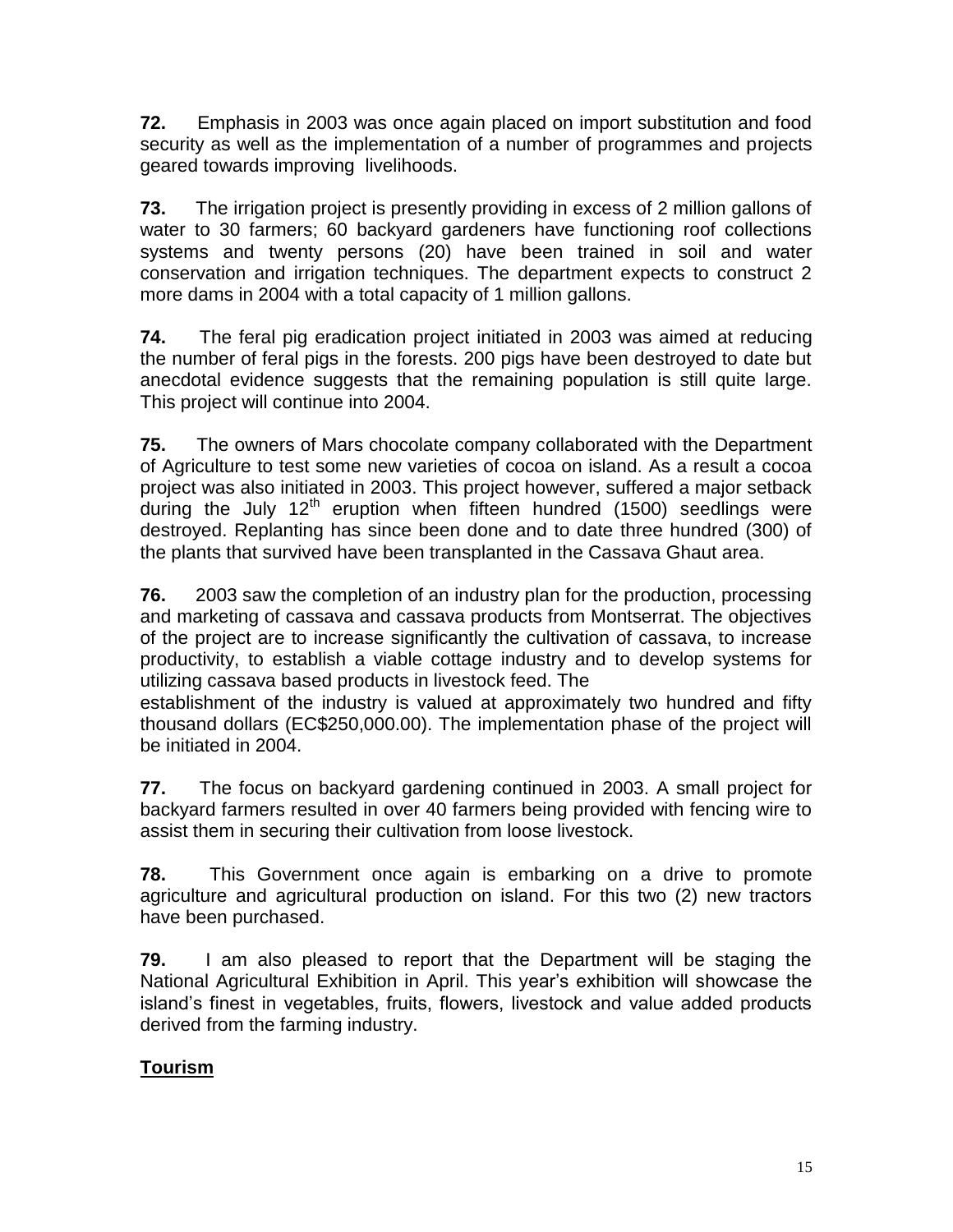**80.** My Government continues to view the Tourism Sector as the lead sector for long term economic growth and transformation. The overall strategic objective of this sector is to "contribute to the economic well-being and enhanced quality of life for all Montserratians, consistent with the protection of their environmental assets, cultural heritage, human resources and lifestyle. Consequently, Government is pursuing an investment programme which will reposition the Tourism sector.

**81.** Government of Montserrat has earmarked over EC\$7m over the next 3 years to fund projects emanating out of this recently completed Tourism Repositioning Strategy.

**82.** A Technical Advisor will be attached to the Montserrat Tourist Board from April 2004 to assist with the implementation of the strategy.

**83.** It is anticipated that visitor arrivals will increase with this new focus on the sector, the completion of the airport, and increased marketing of Montserrat.

**84.** The re-occupation Old Towne, Isles Bay Hill areas and the relevant parts of Olveston has seen a modest increase in villa tourism. Further, the re-entry of the Vue Pointe Hotel on the market provides not only additional accommodation but also a venue for small to medium sized conferences.

**85.** The opening of some areas of the exclusion zone has allowed conducted tours into Plymouth. This has proven to be very successful and efforts will be made to extend these tours to Day Tour Visitors to afford them an experience of a lifetime.

**86.** The Jack Boy Hill Visitor Facility has been completed and will afford visitors and residents an excellent vantage point for viewing the volcano, with picnic tables and benches, restrooms, concession area and a mini-walking trail. The area has been enhanced with colourful plants and a parking apron for vehicles.

#### *Trade, Industry And Commerce*

**87.** Montserrat's sustainable economic development is the prime goal of the Government of Montserrat. Government is aware that to achieve this goal it must be and is committed to work in close collaboration with the Private Sector. Hence government's continued budget support for the Montserrat Chamber of Commerce.

**88.** Mr Speaker, Government wants to encourage and facilitate locals investing in the economy. It is government's intention to offer suitable incentive packages consistent with our Fiscal Incentive Ordinance, to this sector of the economy to stimulate growth. This is to be complimented by the revision of the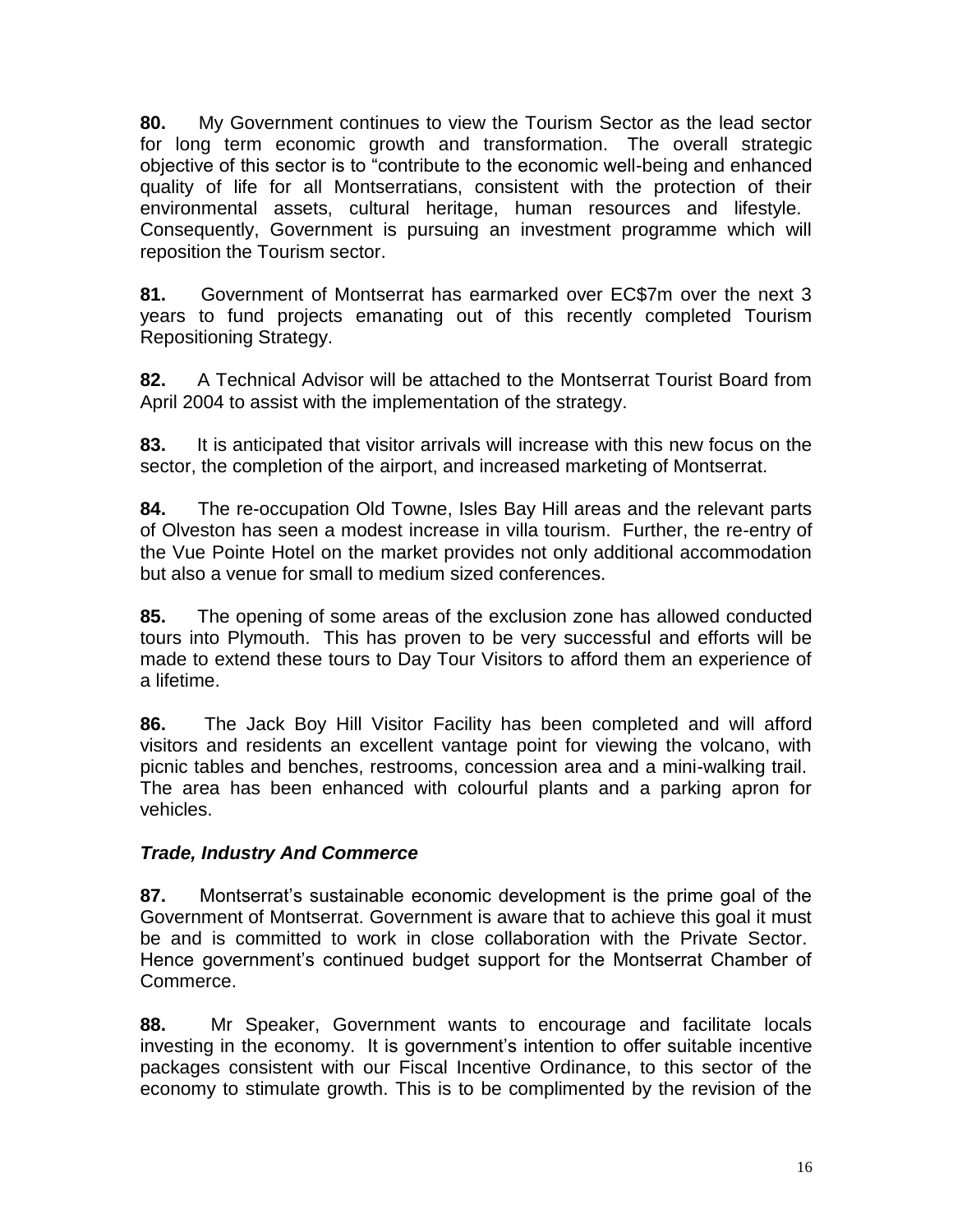Small Enterprise Development Legislation. The revised legislation will help to stimulate growth in this vital sector.

**89.** Generally, new areas of investment are being targeted with special emphasis on those relating to the tourist industry. The water bottling plant is still seen as one of the many ways in which a local product can be utilized efficiently and effectively for particular niche markets. The exporting of aggregates has been given a boost with the rehabilitation and development of alternative port sites which will facilitate transporting of the product to external markets.

**90.** It is our intention to ensure that our beloved island and its investment opportunities reach at least over 40% of the Chief Executive Officers and investment managers in the Americas, Europe and Asia. That is why Government of Montserrat has placed an article in the **March 2004** issue of the *Institutional Investor Magazine* which targets readers in these continents. We are assured of this coverage Mr Speaker, because of a study of markets and media done by **Erdos and Morgan,** an international firm, which confirmed the wide circulation of this magazine.

**91.** A recent study has predicted that the CARICOM Single Market and Economy is likely to increase our GDP by more than eight (8%) percent. Mr Speaker, It is our intention to use our status as an Overseas Country and Territory (OCT) of Europe and our membership in CARICOM as a conduit for investment for goods and services to both regions. Clearly, Mr Speaker, if we get the right investments, we can probably double this predicted increase in GDP.

**92.** We will therefore continue to support the efforts of the Chamber of Commerce and in particular its efforts to develop the financial services sector and its facilitation of returning Montserratians. We will expand the role of the Government of Montserrat's Office in London to broaden its involvement in the promotion of investment and tourism of the island. We will request Her Majesty Government (HMG) to assist us in this effort in two ways. First to ensure that they do nothing that will have a negative impact on the Montserrat economy and secondly, using the United Kingdom (UK) investment networks to support our efforts.

#### **Telecommunications**

**93.** Mr Speaker, this is the era where technology plays a key role in development. Communications and Technology must assume a central position in our island's development and Government has begun the process ensuring that Information Communication and Technology (ICT) will be a main focus in our development strategy.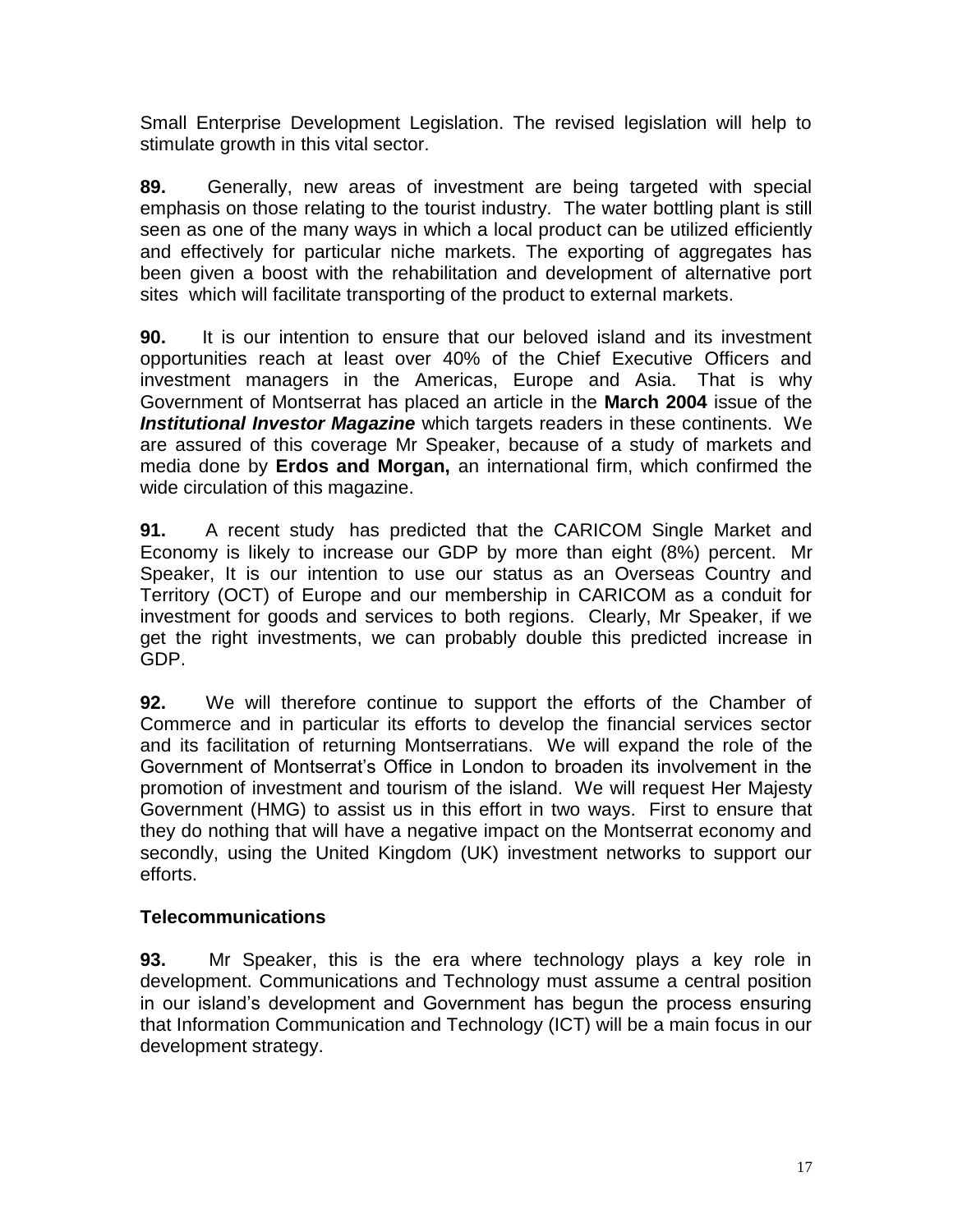**94.** Full liberalization of the telecommunication market is one of government's main goals. It is believed that through this process we can provide our citizens with reliable and cost effective technology services. Government recognizes that the process is a long one, but has already taken the first steps in realizing this goal at the appropriate time.

**95.** The world has advanced in the area of ICT. Indeed the region including Montserrat has also advanced in this area, and new developments in the field of telecommunications are creating waves for change. In order to respond to the needs of the industry, Government has appointed a Telecommunications Officer on a full time basis.

**96.** The existing legislation was carved out in 1951 and in order to make it relevant to the  $21<sup>st</sup>$  century, a substantial amount of work is required to have it upgraded. Work has already begun in this regard, but there is still much to be done and Government will seek the assistance of HMG in this regard.

**97.** It is recognized that Cable and Wireless the incumbent provider has served Montserrat well for the past half a century. However, the dismantling of monopolies and preferential treatment at the international level has led and will create waves even in small territories like Montserrat. In fact, Government has had several applications for new licences to provide telecommunications services, but have been constrained by the existing operating agreement with the incumbent provider. We intend to discuss with Cable & Wireless a mutually acceptable way forward.

#### **Social Development and Justice**

#### *Social Policy*

**98.** The principles on which our social policies are based can be defined as providing access to the basic necessities of life that is, housing, education, health, welfare services; reducing marginalization and social exclusion;

promoting social justice and equity; promoting the empowerment of our people and ensuring that an appropriate balance is maintained between social expenditures and expenditures on economic development.

**99.** Government's commitment to these principles is unwavering. The \$5.3 million from the recurrent budget and over \$4 million allocated to the construction of the Community College is evidence of this commitment. Government intends over the next two years to focus on the development of post-secondary education development of programmes for the Community College and expansion of the library services.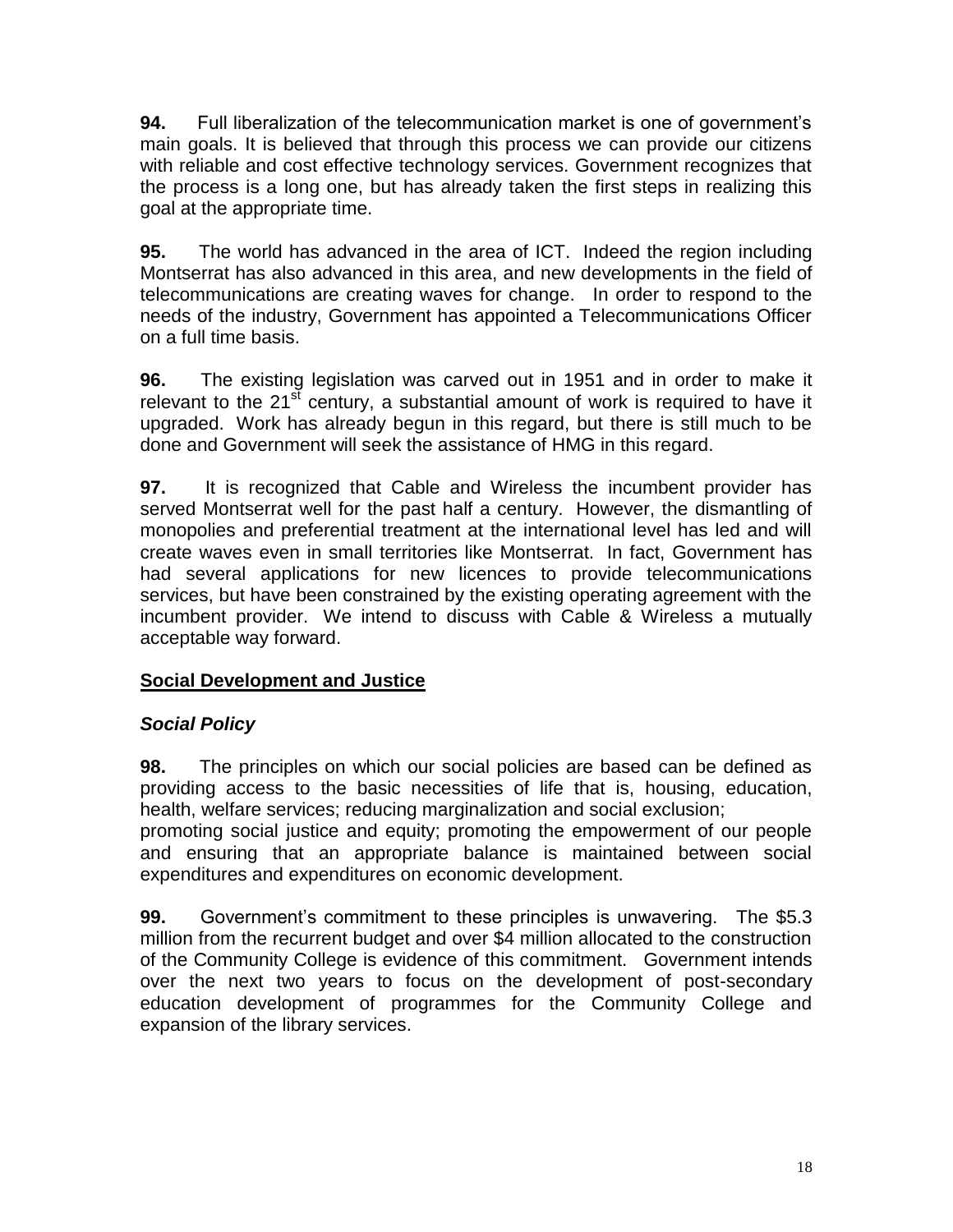**100.** Mr Speaker, expenditures on health and community development services include EC\$11.5 million from the recurrent budget and EC\$2.6 million from the development budget.

**101.** When we add the allocation for social housing and other programmes, the total provided to this objective is thirty million and seventy thousand one hundred dollars (\$30,079,100).

## *Housing*

**102.** The provision of Housing, Mr. Speaker, is an important part of this Government's strategy to retain and increase the population while at the same time developing the island's social infrastructure.

**103.** Phase II of the Self-Build Materials Grant Program was closed officially in 2003 with the final draw-down of seven hundred and twenty three thousand eight hundred and thirty dollars (\$723,830) facilitating the completion of twenty two (22) dwellings bringing the total number of households assisted under this Phase to two hundred and eighty eight (288), including thirty (30) direct built at a total cost of EC\$13.5 million.

**104.** In 2003, under Self-Build-Phase III, eighty seven (87) additional households were awarded grants including, thirty eight (38) direct-built houses for vulnerable persons relocated from Gerald's Park, Shelters and Family Units. This brings the total number of approved applicants to one hundred and forty (140) under Phase III, committing the entire project sum of EC\$9.6 million. Some seventy five (75) dwelling units were completed during 2003. LDA plans to complete the construction of another thirty (30) direct-built dwelling units for the vulnerable in 2004.

**105.** Improvements were undertaken to some of the properties. For example, patios were added to all fifteen (15) CARICOM houses to prevent water penetration; all corroding external light fixtures were replaced at Lookout, and remedial infrastructural work were carried out, as available financing allowed. Other remedial works included painting all the metal supports on all the Force 10 Houses on steel columns.

**106.** As of November 20, 2003, thirty eight (38) houses have been sold: twenty three (23) at Davy Hill, one (1) at Shinnland and fourteen (14) at Lookout 1 (Phase 1) resulting in proceeds totalling six hundred and ninety five thousand three hundred and twenty dollars (\$695,320) which have been placed in a Revolving Housing Fund account to finance additional housing solutions. Approximately 80% of the remaining tenants at these three (3) estates have expressed interest in purchasing their homes.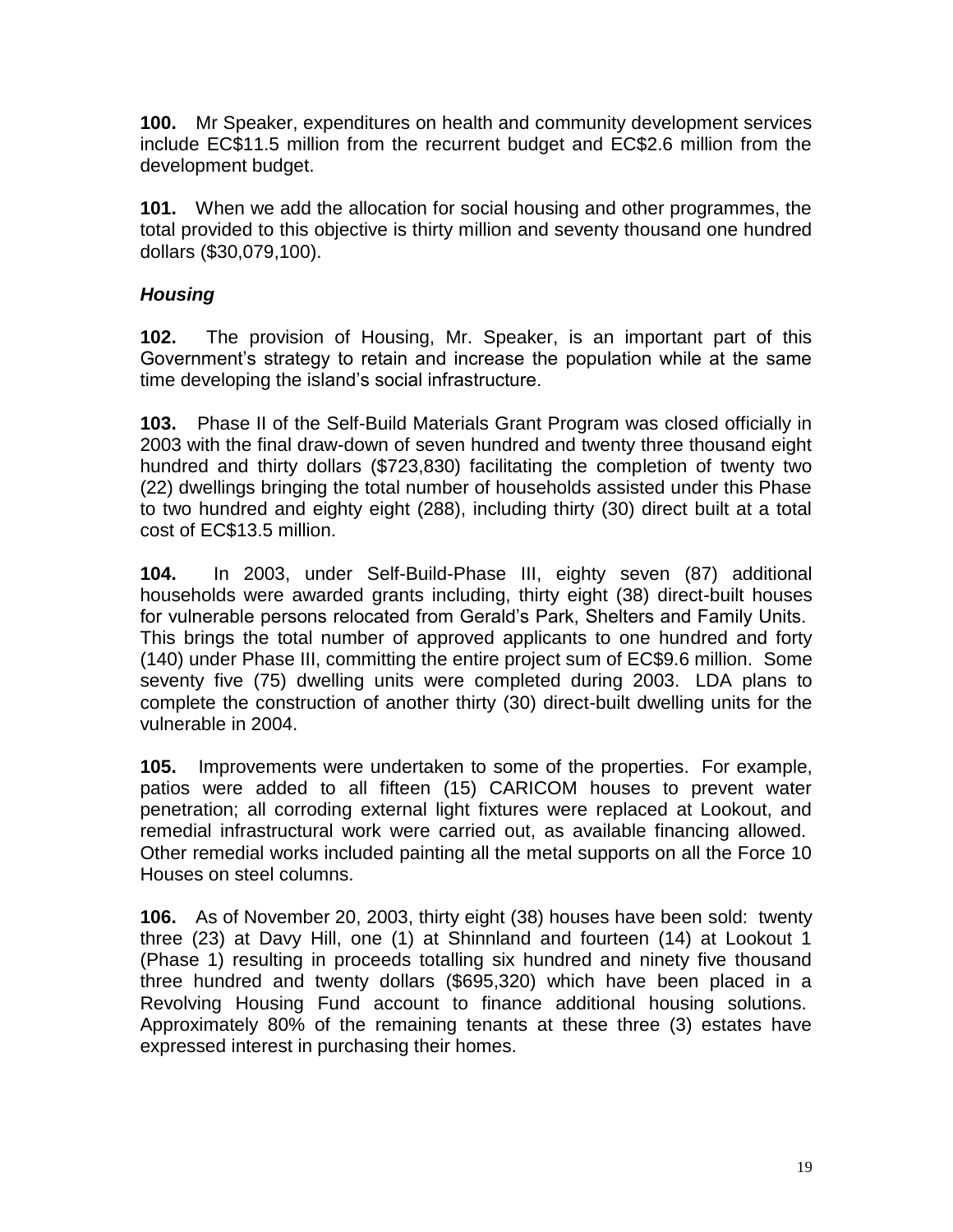**107.** In October 2003, Government approved the sale for the remainder of Government's housing stock comprising the Lookout I-Phase 2 Development and formally approved its sales Policy. Government's approved sales Policy includes a discount equal to the appropriate standard for 1- 2- and 3-bed

houses plus a 5% cash discount to outright purchasers. Given such generous terms, it is anticipated that the majority of these tenants will opt to buy their homes.

**108.** Also in 2003, Mr. Speaker, this Government acquired four (4) acres of land at Drummonds, which has been subdivided into thirty six (36) lots on which eleven (11) houses have already been constructed. Nine (9) more houses are being constructed and will be available for occupation by April 2004. The remaining sixteen (16) lots will be allocated for sale to persons who have had difficulty finding serviced-lots.

**109.** Under Lookout Phase II we anticipate approximately seventy five (75) serviced lots will be available for allocation and sale during 2004 once the entire infrastructure, roads, sidewalks, water and electricity is installed. The new sewage treatment pond and sewage reticulation system will be operational during 2004.

**110.** The European Union has approved 5.7 million Euros or approximately EC\$16.3 million to fund a site development and another housing development project at Lookout designed to deliver a total of sixty (60), two and three bedroom houses by the end of 2004. These houses will be offered for sale and the proceeds will be re-invested in additional housing.

**111.** Ministry of Agriculture, Lands, Housing and the Environment is currently contemplating vesting in Land Development Authority (LDA), the commercial lands at Lookout Phase 3 for development. Once this is realized, LDA plans to seek financing to construct a mini-shopping mall for lease to entrepreneurs

**112.** The final detailed design of the Little Bay Area Plan was also approved for implementation of Phase 1, that is, the construction of roads and utilities to be completed during 2004. Land has been made available to relocate the businesses currently encroaching on the Little Bay area.

## *Education*

**113.** Mr. Speaker, the Department of Education commenced the implementation of the Five Year Education Development Plan in 2003.

**114.** DFID has provided funding for the support of the Five Year Education Development Plan. This support will be provided for five years from September 2003 and will concentrate on activities aimed at building professional capacity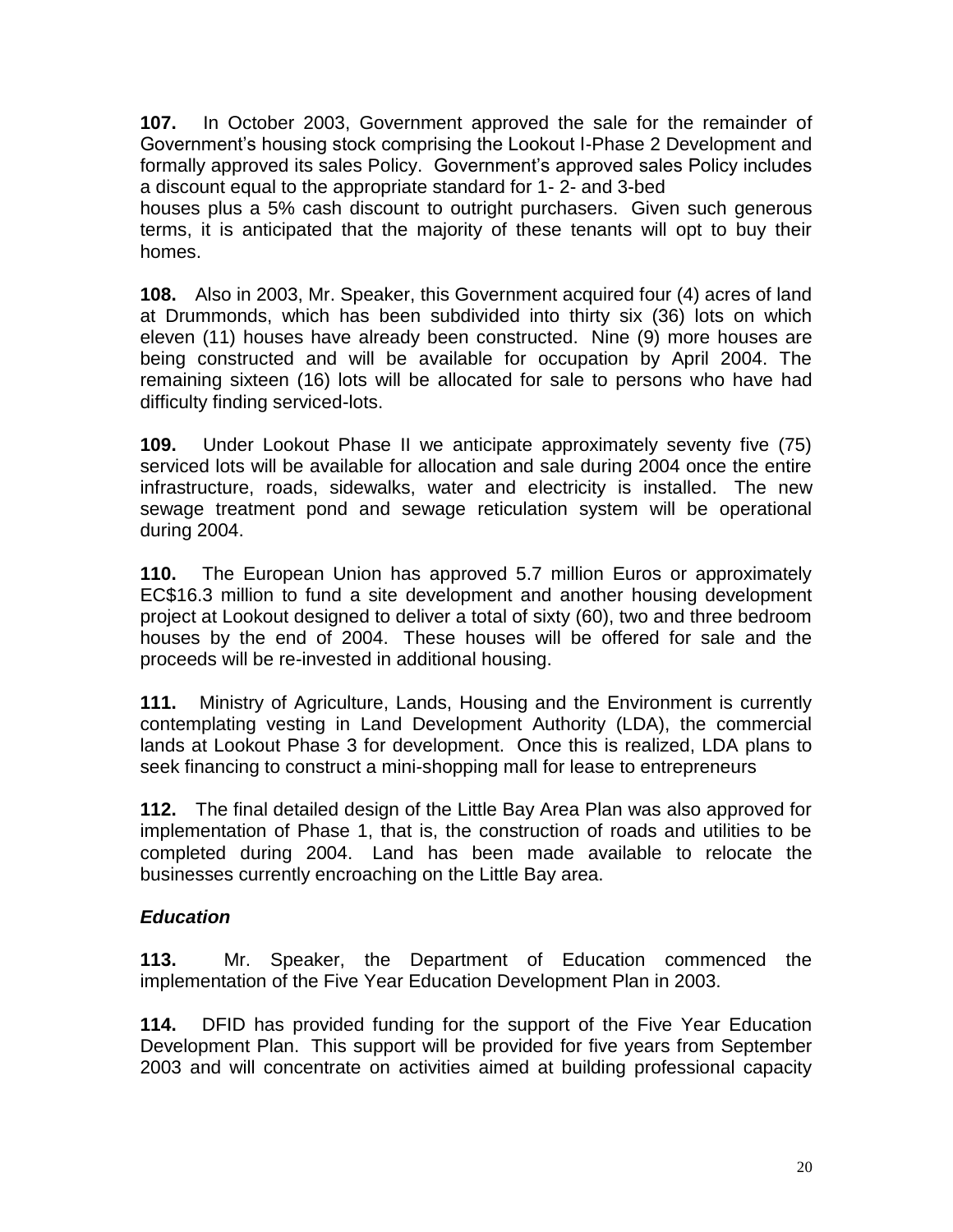within the Montserrat education system and improving quality particularly with regard to the educational achievement of all children.

**115.** As part of the financing under the five (5) Year Education Development Plan funds have been made available in the area of educational infrastructure for the establishment of a Special Needs Unit at the secondary level, the purchase of furniture for the new Early Childhood Centre, the purchase of library books for the Montserrat Community College and the levelling and grassing of the Look Out School playing field. The Early Childhood Centre will be constructed in St Peters with funds from the Basis Needs Trust Fund.

**116.** At the Early Childhood level access was increased through the expansion of the St. Johns Day Care Centre. The Brades Nursery School was repainted and refurbished and the outdoor play area levelled and re-fenced thereby providing a safer environment for the delivery of the programmes.

**117.** To enhance the welfare of the students and teachers at the primary levels improvements were made to the physical plant. At Brades drains were covered, walkways installed and classrooms rewired. All buildings at the Look Out Primary received a facelift and renovations were made to one block to accommodate a small computer laboratory and a library.

**118.** To enable the Special Needs Unit to provide specialist programmes to students who are mentally or emotionally challenged, a Special Needs teacher was secured with the help of the Commonwealth Secretariat.

**119.** At the secondary level special attention was paid to male underachievement and the development of students' skills with emphasis on problem solving. The Students Council has been re-introduced thereby providing opportunities for the students to practice student governance. Students' performance in the Caribbean Examination Council (CXC) Caribbean Advance Proficiency Examination was commendable with an 85% pass rate. The performance at Caribbean Examination Council Caribbean Secondary Examination Certificate level was the best it has been since the Montserrat Secondary School started writing this examination in 1979 with a 90% pass rate.

**120.** Construction activity on the Montserrat Community College began in November 2003. Completion of the first phase is expected in mid 2004 ready for occupation at the start of the school year in September 2004. The building will provide classrooms, workshops, a fully fitted laboratory, computer room, learning resource centre, administration and staff accommodation.

**121.** To ease the congestion on the school buses two new school buses were purchased and has been in operation since January, 2004.

## *Health Service*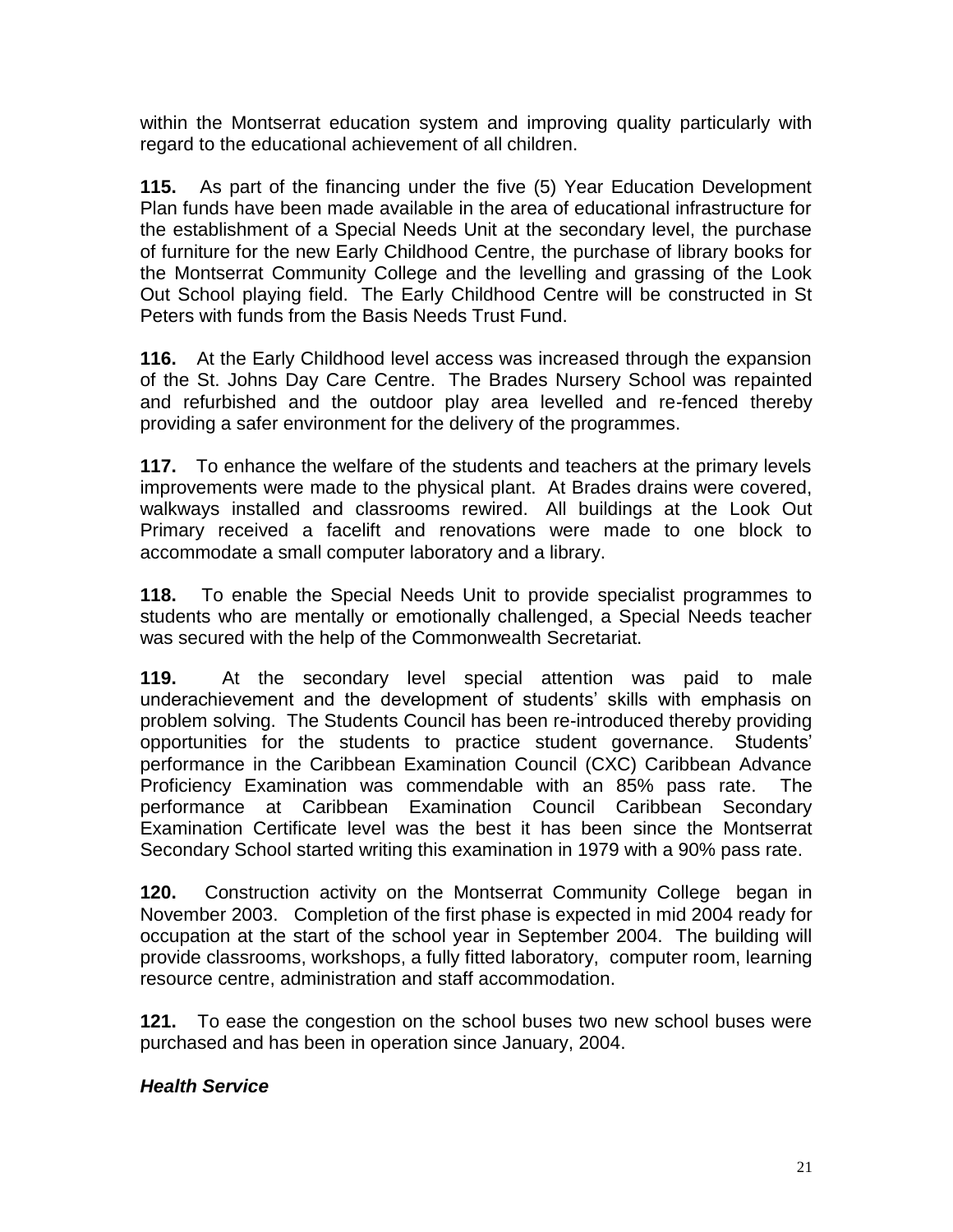**122.** Mr. Speaker, the prime goal of the Montserrat's health services is to provide adequate, affordable, accessible health care to all people of Montserrat. This Government has embarked on health polices and programmes that are geared towards expanding the medical services on island as well as enhancing the ability of our existing primary and secondary care services to promote the health of our people and improve the quality of life for all.

**123.** The Primary care services continues to thrive in implementing its preventive health care programmes and providing care for people with chronic diseases as well as the more vulnerable members of the society such as the elderly.

**124.** Notably Mr. Speaker Montserrat has once again been recognized within the region, for its efforts at promoting and achieving 100% immunization on Island. An active and efficient immunization program has resulted in the absence of communicable diseases such as diphtheria in the island's children. The Government is also currently part of the regional expanded immunization program whereby adults are protected against diseases such as hepatitis B. This is testimony of the efforts of protection offered to the population against preventable diseases.

**125.** My Government has just completed a tripartite agreement between DFID/PAHO/GoM regarding efforts to improve the quality of life for the elderly, the mentally challenged and people suffering from diabetes and hypertension. This effort will help to ensure that medical conditions are detected early, treated appropriately and measures are taken so that the individuals are rehabilitated to an acceptable level of their functional capabilities.

**126.** In an effort to improve the ability to provide rehabilitative care, the Government has engaged the services of a fulltime physiotherapist who along with an occupational therapist has been providing rehabilitative care. This is but another effort to expand the care services available on island and to improve the quality of life for the people of Montserrat.

**127.** In 2003 the St John's Polyclinic, which houses Mental Health, Medical Clinic and Dental Clinic was officially opened. This affords for the provision of coordinated service care within the domain of a single structure. Mental health care provided will be enhanced, among other efforts, by the addition of a visiting psychiatrist on island on a quarterly basis. Dental care services will be enhanced with the addition of a Dental Surgeon to compliment the existing dental staff.

**128.** The upgrading of the St Peters Health Center has been completed at a cost of four hundred thousand dollars (EC\$400,000). This upgrading has enhanced the ability to deliver primary health care services as well as provide a facility with the capability to serve as a triage center. Of particular note is the addition of an Ophthalmic Eye unit to the St Peter's Clinic. This will facilitate the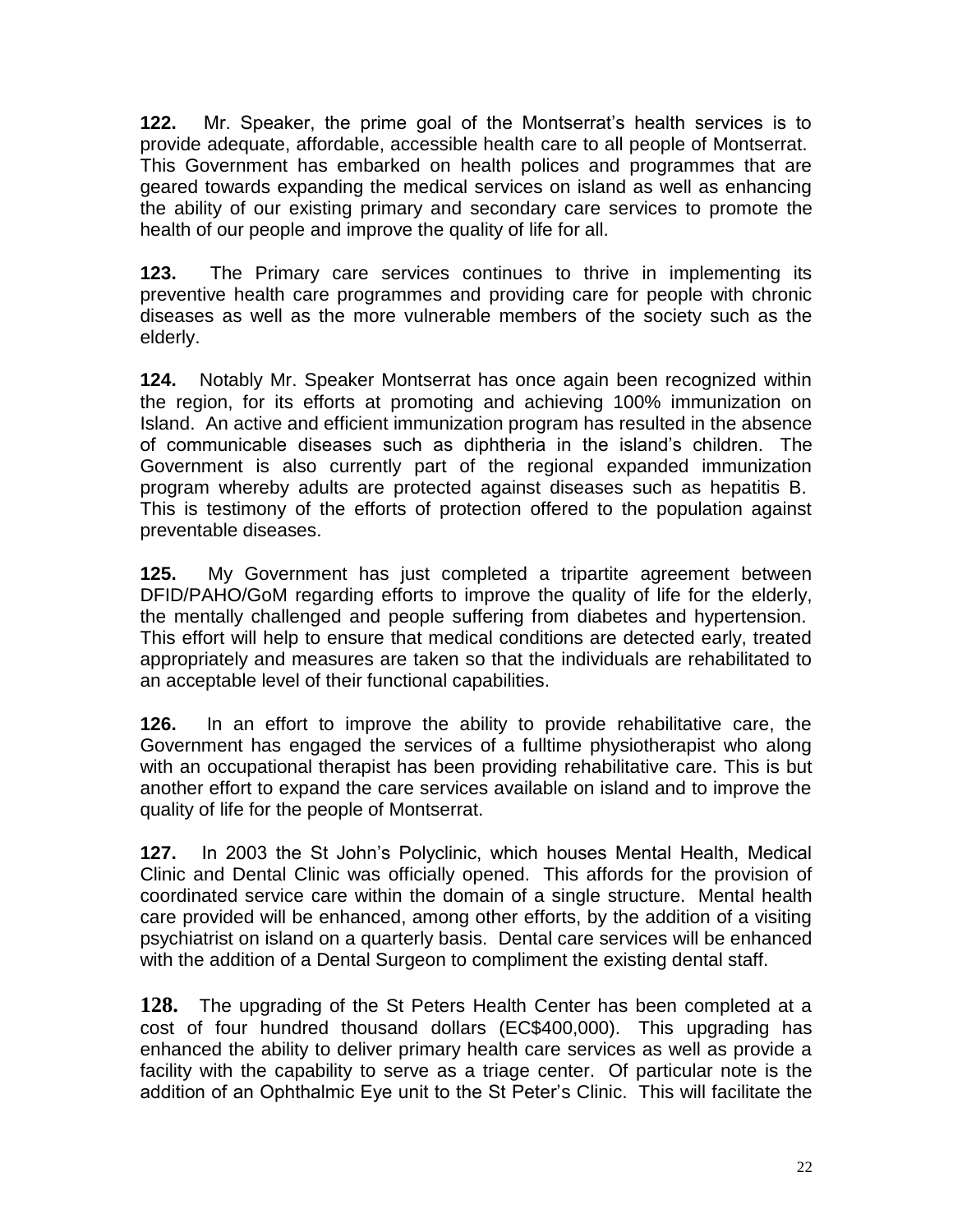provision of basic eye care services such as Glaucoma. In addition to providing these basic services, having a stable base from which to operate, will enhance our ability to attract eye specialist willing to provide cataract surgery on island. Plans are in place to renovate the existing clinic into a nurse's home.

**129.** The newly constructed Operating Theatre will also improve the ability to attract specialist surgeons, such as orthopaedic surgeons, and to expand the number and types of operational service procedures available on island. This will increase the capacity to provide specialist care to the people of Montserrat and decrease the need to travel overseas for medical services. The Theatre was completed at a cost of EC\$1.5 million.

**130.** The construction of a new mortuary at the hospital commenced towards the end of 2003. The building will be complete by mid 2004 and will provide modern sterile autopsy facilities for the hospital.

**131.** A major focus of the Health sector in the upcoming year will be that of ensuring that the efforts of service expansion and improving quality of care is institutionalised and created into a sustainable system. To this end the Ministry of Health will be embarking on the development of a five-year health development plan charting the course of health promotion, disease prevention and medical care services.

#### *Welfare Services*

**132.** Mr Speaker, Social Welfare Financial Assistance was provided to an average of three hundred and eleven (311) households on and off island during 2003. Fluctuations were due mainly to change in circumstances, death and emigration of clients. A total of ninety-six (96) households were receiving rental assistance at December 2003, most of these occupying Government housing in Look Out.

**133.** Foster Care allowance continued to be issued on a fortnightly basis to an average of twelve (12) children during the year.

**134.** Sixty-seven (67) persons were assisted with medical expenses totalling approximately two hundred and seventy-six thousand dollars (\$276,000.00). Other one off grants ranging from food packages to funeral assistance were issued to over two hundred (200) persons, fifty-eight (58) of these being families assisted with school supplies for children.

**135.** The Warden Supported Apartments continued to operate at full capacity until close to the end of the year when the death and relocation of three (3) residents created vacancies to be filled early in the New Year.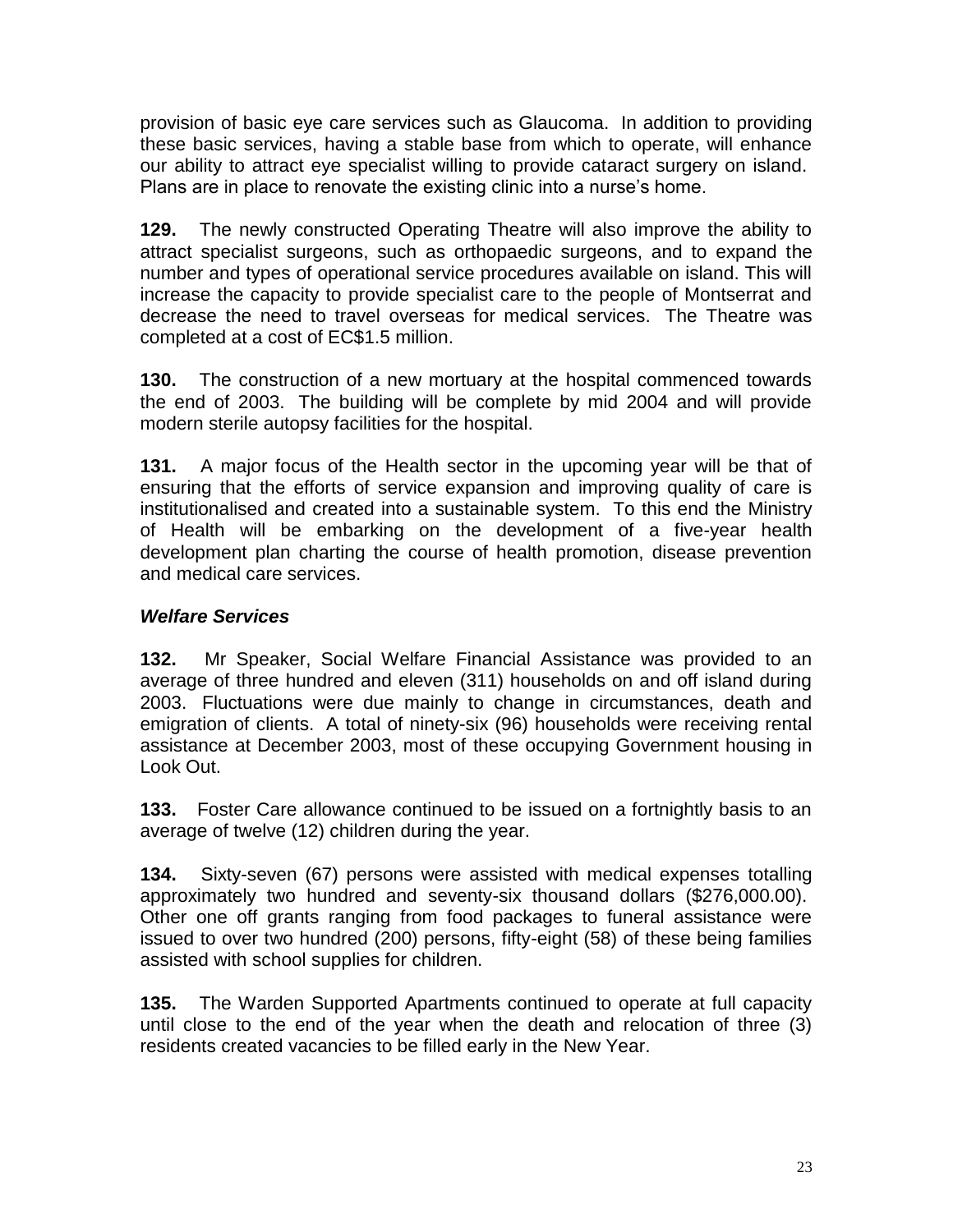**136.** Home Care and Meals on Wheels Programmes, operated through the Old People Welfare Association and Meals on Wheels Foundation respectively, provided services to over sixty elderly persons in the community. These programmes are largely facilitated by the provision of sizable subventions from the Government of Montserrat.

**137.** The Subvention to Golden Years Home was sufficient to cover the care costs of the thirty-five (35) residents accepted as being the responsibility of the Government of Montserrat. This system was optimised around the middle of the year by the re-housing of eleven (11) elderly persons from Garling Hill House and other shelters to the Golden Years Home.

**138.** Objectives for 2004 will continue to focus on initiatives aimed at improving services in the three (3) key areas of Care, Promotion and Protection.

## **Public Service and Civil Society**

**139.** Mr. Speaker, the Public Service and Civil Society will play a very critical role in enabling Government to achieve the ambitious, but essential, sustainable development programme. In order to provide this enabling role, the Public Service must steadily continue the process of modernisation, and achieve even higher levels of responsiveness, accountability, knowledge and skills; it must operate within a results-oriented culture and with a customer relations focus. We are keen to ensure that this happens and therefore, we are allocating twelve million seven hundred and ten thousand four hundred dollars (\$12,710,400).

**140.** My Government intends to undertake a review of the Public Service this year, with an emphasis on building capacity and enhancing performance throughout all Ministries and Departments. Each ministry and department has already developed corporate plans that outline their vision and mission, key issues, broad strategies for dealing with the issues and action plans with performance indicators.

**141.** Mr Speaker, my Government has already embarked on improving the working environment of all its employees, and providing a more comfortable setting for doing business with the public. We think this will also assist in improving the overall efficiency of the service.

**142.** In August 2003, the three-storey building housing the offices of the Chief Minister, Ministry of Finance and the Development Unit was completed and occupied. This was done at a cost of EC\$1.5 million.

**143.** The building provides purpose built fully serviced office space and allows some of the temporary buildings in the Brades compound to be emptied prior to upgrading for permanent use. It is expected that two of the existing buildings will be refurbished in 2004 for this purpose.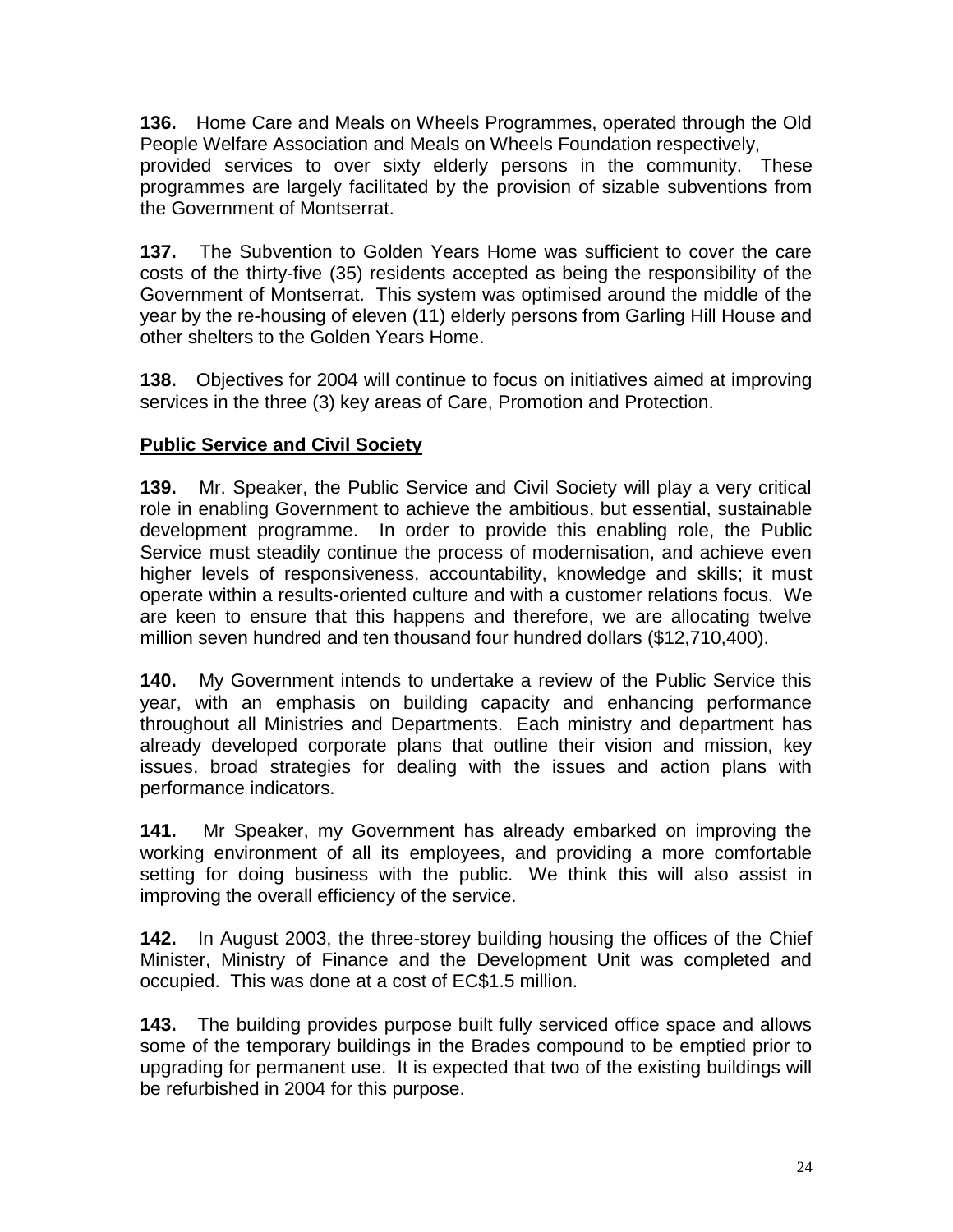**144.** Work on Her Majesty's Prison commenced in early 2003. The project costing EC\$2.2 million is phased to allow for continuous operation of the facility. Phase 1 commenced in January and consisted of the erection of a Home Office standard fence around the existing remand unit and extended prison compound. The fencing is now completed.

**145.** Phase 2 commenced in September 2003 and consists of the sequential construction of a new cellblock for an additional thirty-two (32) prisoners and the construction of a control area for the prison staff. This will be followed by the upgrading of the existing remand unit which will provide accommodation for high security prisoners and a separate female or juvenile unit. The final phase of works will be the construction of a new gatehouse and prisoner reception centre.

**146.** Mr. Speaker, in 2003 work continued on the extension of the Government's Intranet. Our initial local area network which connects all departments on the Government Headquarters compound has been developed into a wide area network that now includes, all government departments at Farara Plaza, all departments at the Agriculture compound, Police, Fire, Prison and Emergency Operating Centre. This network will span across all Ministries and departments thereby allowing them to communicate and share information and resources in more timely, efficient and innovative ways.

**147.** The Labour Department, Airport, Public Library, and Hospital compound will all be connected to the Government of Montserrat (GoM) Intranet in the next few months. All remaining government offices such as the Ministry of Communications and Works compound in Woodlands will be connected by the middle of 2004.

**148.** Mr. Speaker, this Government will soon be able to boast one of the most interconnected electronic networks in the region. All connected departments will have direct access to SmartStream (the government's financial management system), GoM Corporate E-mail and the Internet. A number of other software applications will be shared between related departments and by departments with offices at different locations.

**149.** The completion of this complex infrastructure is the first step in our E-government initiatives, which in addition to enhancing the way government functions internally, will see us embark on projects to disseminate information to the public online and start to interact with citizens and businesses online.

**150.** The following targets are part of the overall E-government Strategy:

 "The delivery of all government information by electronic media by 2006"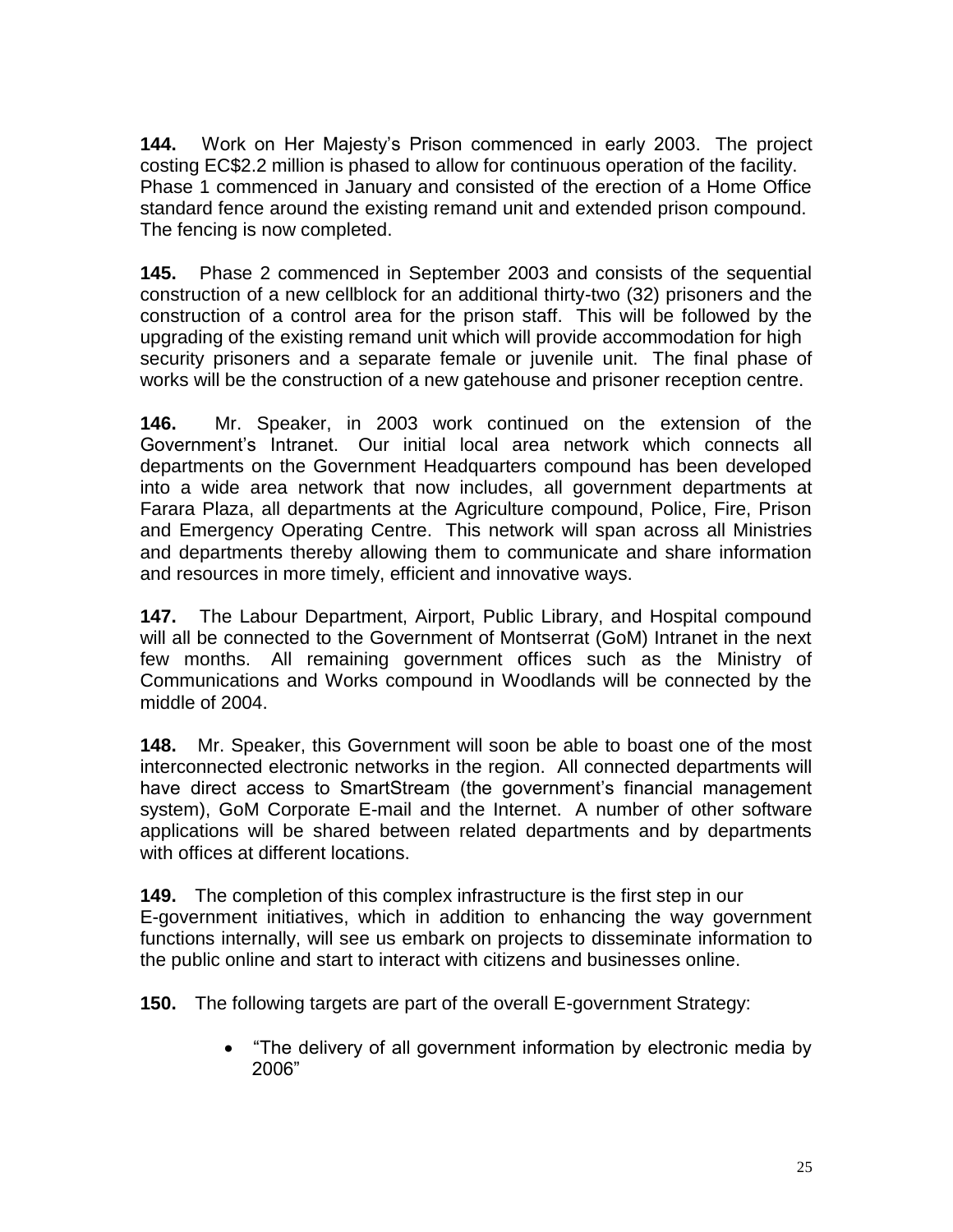• "The collection of at least 4 types of government revenue online by 2006".

**151.** In 2003 the Government of Montserrat signed and paid for an Enterprise Agreement with Microsoft. This agreement brings us into full compliance with our main software vendor and allows us to operate several mission critical applications and productivity tools with support from microsoft.

**152.** The Enterprise Agreement also allows us to stay current with the latest software innovations and gives us immediate access to the latest versions of all Microsoft productivity tools. As part of the agreement we were also able to

negotiate a significant reinvestment by Microsoft, which includes free training for their server and application products, free systems consultancy and free support for the server and application products.

**153.** Mr. Speaker, as you can see we understand what it takes to operate in this new era and we are laying a proper foundation for the future.

## **External Relations**

**154.** Mr. Speaker, this government sees itself as part of regional and international environment and while we will seek to protect the interest of Montserrat, we must seek to define and establish our place in the global environment. To achieve this objective we have allocated four million nine hundred and four thousand one hundred and ninety dollars (\$4,904,190) for 2004 for this purpose.

**155.** We must define how we relate to Her Majesty's Government, the European Union, CARICOM, OECS, the Americas and others. The relationship with CARICOM and OECS will bring its own challenges for which we must be prepared.

**156.** Clearly, it is now necessary for Government to establish a Unit to follow up and treat with issues and opportunities presented by the external environment. Over the next two years, an appropriate strategy must be developed and implemented.

**157.** We already have in place organisations such as the United Kingdom Overseas Association that seeks to provide administrative, outreach and lobbying power within the United Kingdom. In Europe, the Overseas Countries and Territories Association provides a similar service. We also, have an office in the United Kingdom which will be restructured and enhanced over the next two years.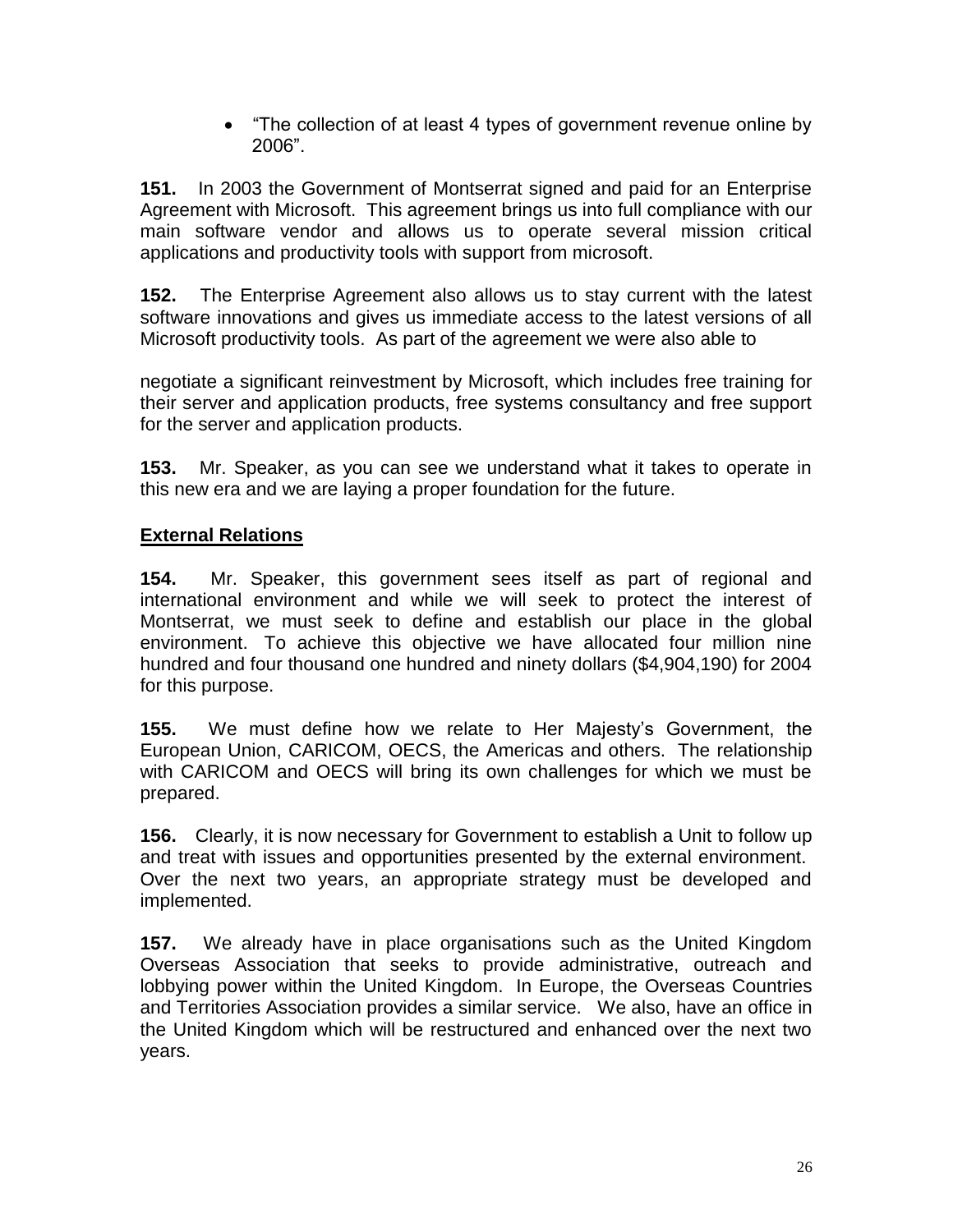**158.** Finally, Mr Speaker, after much expression of dissatisfaction, the United Kingdom has appointed a person in the Foreign and Commonwealth Office specifically to enhance our representation in the European Commission. It is not perfect but my Government believes that we are advancing in the right direction.

#### **Environmental Sustainability, Risk And Disaster Management**

**159.** Mr. Speaker, the events of July 12<sup>th</sup> 2003 and the resulting activities served to keep the Emergency Department on the sharp edge of preparedness. As a direct result of the volcanic activity, Her Majesty's Government readily made available funds through Department for International Development and Conflict and Humanitarian Affairs Department (DFID/CHAD) to procure response items such as shovels, brooms, wheelbarrows, two (2) Water Tankers and five (5) air conditioned Bobcats complete with spare parts and ancillary equipment to assist with the ash cleanup. The response from Regional and International partners especially Montserratian Organisations overseas was commendable and we must express our heartfelt gratitude to all who contributed in our time of need.

**160.** The Emergency Department is steadily progressing plans on the upgrade of the emergency infrastructure and the emergency shelters in particular. During 2004 the security of the buildings will be improved with the installation of more secure windows, insect screening and dead bolt locks on the doors.

**161.** The Disaster School concept where Montserrat will be the venue for fieldbased Disaster Management training is being actively pursued through two (2) regional partners namely Caribbean Disaster Emergency Response Agency and National Emergency Managers for Overseas Territories. The next stage will be a feasibility study to ascertain among other things the viability of such an institution.

**162.** In 2004 we will undertake the publication of the updated National Disaster Plan. The plan will feature sections on Hurricanes, Oil Spills, Volcanic Activity, Search and Rescue and other Land-based simulation exercises.

**163.** Mr. Speaker, maintaining a sustainable environment is also a key part of our strategic plans. We intend to have a separate Department of the Environment to focus attention on the management of our natural resources. This will be considered within the public service review. Also, an Environmental Management Plan is currently, being supervised by the Ministry responsible for the Environment for the overall management of our natural resources.

**164.** We have allocated seventeen million seven hundred and thirty six thousand eight hundred dollars (\$17,736,800) to achieving these objective.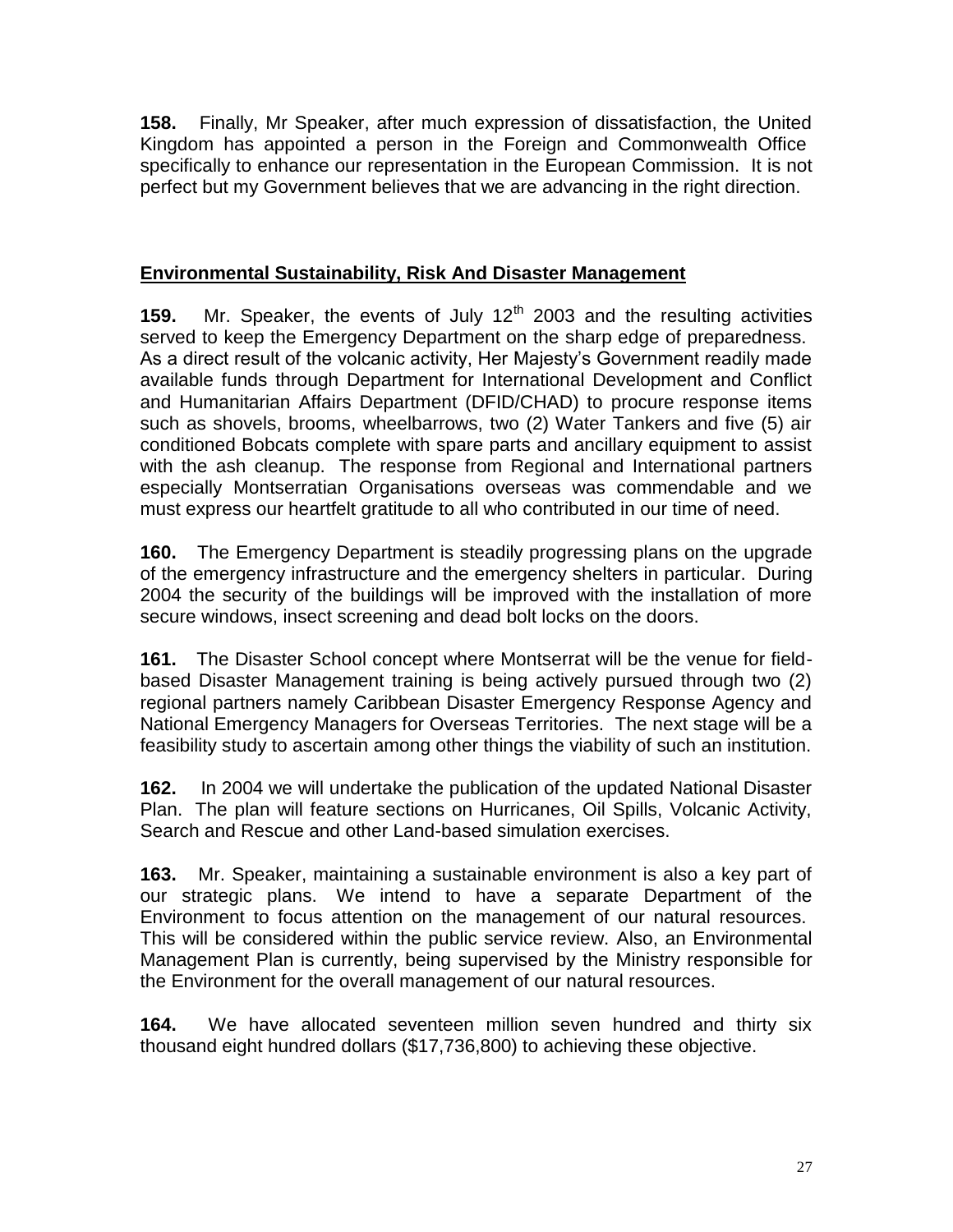#### **CENRAL GOVERNMENT FINANCES, POLICIES AND PROSPECTS**

#### **Financial Management Overview**

**165.** Mr Speaker, we have made every effort to focus our expenditure on the strategic objectives we have set for ourselves. We have continued to maintain public expenditure at levels that support the economy generally and to offset the gap left by an underdeveloped private sector. My Government remains firm in its belief that government must play the lead role at this time and we will not change this focus until the private sector has developed sufficiently.

**166.** We have also sought to improve our service at the Treasury. Mr Speaker, the computerised accounting systems have been expanded to link ministries/departments via telephone and wireless systems to the Treasury to enhance the efficiency of the system. The only remaining Ministry to be connected is the Ministry of Communication and Works. They are expected to be on-line this year given that much of the infrastructure required was installed in 2003.

**167.** Again, Mr Speaker, my Government has sought to improve our medium term planning process. Our intention is to systematically enhance our planning mechanisms to internationally acceptable standards. You will note that the budget has been developed for three (3) years to ensure that individual ministries/departments have adequate time think about and make adjustments to their programmes. This will be supported by a corporate plan which will provide a broad outline of what will be achieved by individual ministries and departments over the next three to five years. We anticipate that this move will facilitate:

- I. increased knowledge of public servants and private citizens about the civil service;
- II. greater clarity in the interpretation of roles of ministries and departments and public officers;
- III. increased documentation for training purposes;
- IV. monitoring and evaluation both internally and externally; and
- V. quicker response and fine tuning of policies where flaws and opportunities are detected.

#### **PUBLIC FINANCE**

**168.** In 2003, the members of this Council approved a total budget of one hundred and thirty three million one hundred and sixty seven thousand six hundred and forty dollars (\$133,167,640). The recurrent budget accounted for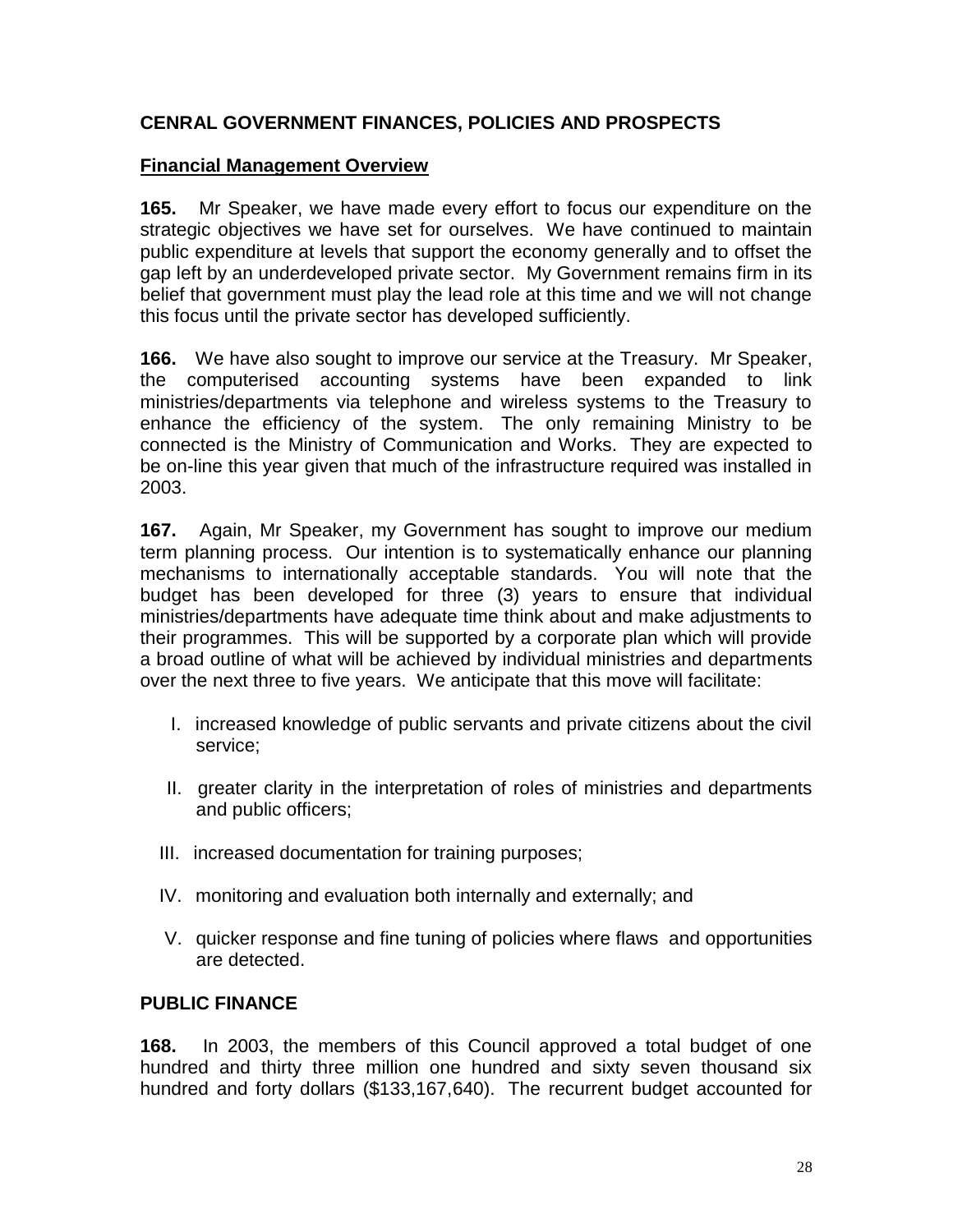sixty nine million eight hundred and one thousand five hundred and seventy dollars (\$69,801,570) and the capital budget sixty three million three hundred and sixty-six thousand and seventy dollars (\$63,366,070). The recurrent budget had to be revised upwards to seventy nine million six hundred and fifty thousand five hundred and seventy dollars (\$79,650,570) to take into account the portion of the Ash Clearing Programme charged to the 2003 fiscal year.

**169.** Mr Speaker for 2004, my Government is proposing an overall budget of one hundred and twenty-six million seven hundred and one thousand two hundred dollars (\$126,701,200).

## **Recurrent Revenue**

**170.** This level of expenditure will be financed by local revenues of EC\$31.2 million collected through the various government agencies. This represents a ten (10%) percent increase over last year's revenue and will be the result of the late billing of the 2003 property tax and a general arrears collection drive in 2004.

**171.** We will also benefit in the first quarter from the continuation of the ash programme and the airport project. Also, the anticipated expansion of the tourism sector resulting from the reoccupation of Old Towne and Isles Bay, the commencement of activities of off-shore educational institutions and government's tourism promotion drive are expected to have positive effects on revenue collection. We remain hopeful that one or two of the mining and quarrying businesses will begin operations on island soon. If everything occurs as planned, it is anticipated that local public revenues will increase to approximately EC\$33 million over the next two years.

**172.** Notwithstanding this, my Government is in the process of recommending some EC\$4 million in arrears for write-off that have been judged uncollectible. The list will be published and submitted to Legislative Council by the next sitting of Parliament.

## **Recurrent Expenditure**

**173.** The estimated recurrent expenditure for 2004 is eighty-three million seven hundred and sixty two thousand eight hundred dollars (\$83,762,800) (Annex 1). Consolidated fund services accounts for eight million two hundred and ninetynine thousand six hundred dollars (\$8,299,600) and allocation to ministries and departments account for seventy-five million four hundred and sixty three thousand two hundred dollars (\$75,463,200). Mr Speaker, in nearly all cases the allocation to ministries and departments have been increased to reflect expanded programmes and costs associated with improved public service infrastructure. Over the next two years this expenditure is expected to fall to \$70 million and \$64 million respectively to reflect the end of the ash programme and the reduction in the level of emergency transportation services.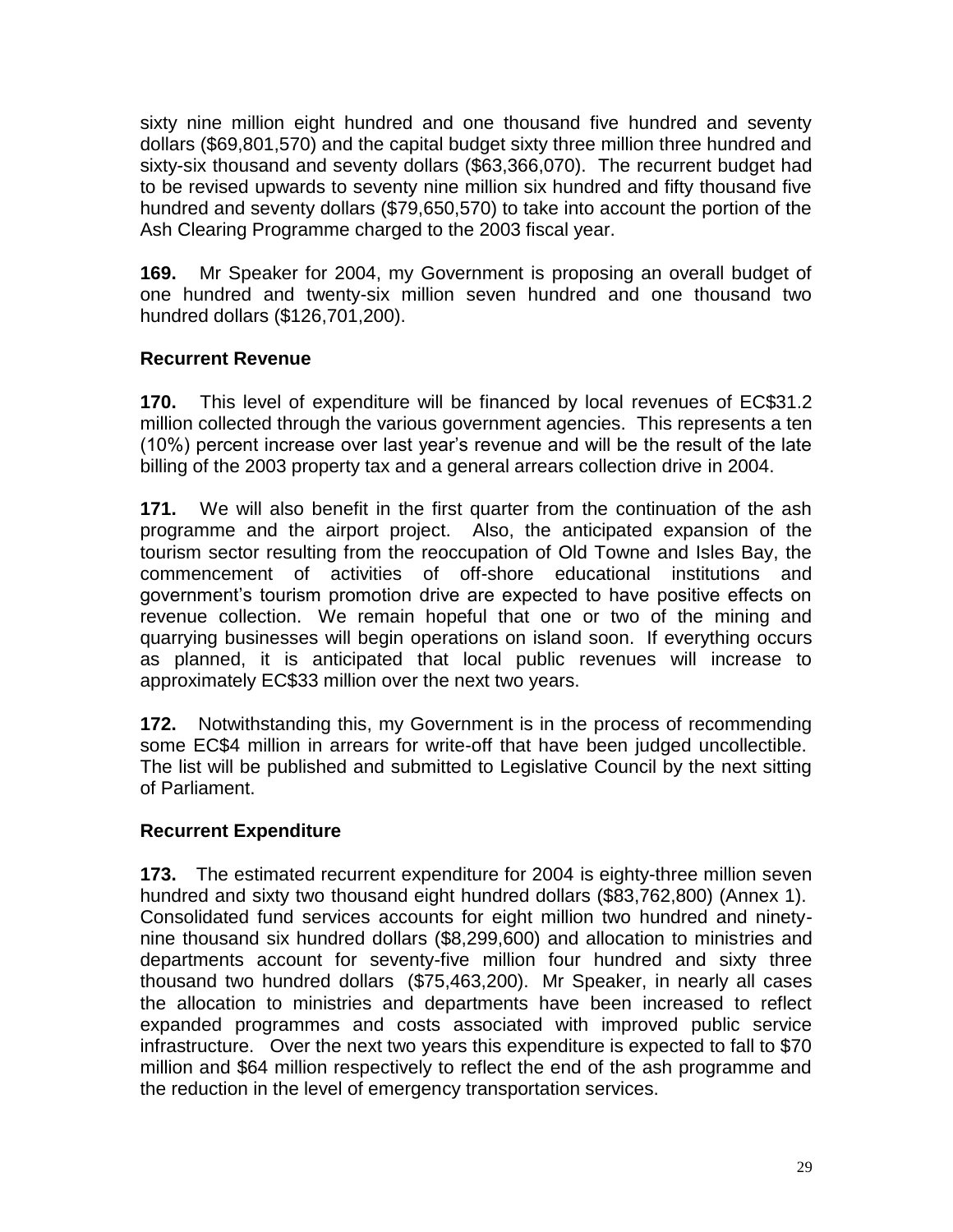**174.** This level of expenditure however, is still unsustainable within the context of a declining aid framework, our own goals of self reliance and constitutional advancement. Therefore, a restructuring of the public services will be essential over the next two years to enable the private sector to play a more leading role.

## **Extra Ordinary Expenditure**

**175.** Mr Speaker, we must thank Her Majesty's Government for approving £5 million or EC\$20 million to assist with the clearing of the overwhelming ash deposits on the island especially the central portion of the island. At the request of this Government a project was submitted which provided for assistance to households with the cleaning of ash deposits from homes and businesses affected. We were also able to secure funds that assisted with the payment of water rates for one month in least affected areas and two months in the worst affected areas. Mr. Speaker had it not been for this assistance I am certain access to all the tourist infrastructure in the Old Towne and Isles Bay area would not have been accessible. I must also take this opportunity to emphasise that not only did this assistance reduce the health risks but it has brought new hope to the economy. This gesture, Mr Speaker has put meaning to the statements of past and present Secretaries of State for International Development that they "**will not abandon the people of Montserrat once they choose to remain on island".**

#### *Development Expenditure*

**176.** Mr Speaker, the budgeted development expenditure for 2004 is forty two million nine hundred and thirty eight thousand four hundred dollars (\$42,938,400). We have programmed thirty-four million five hundred and eighteen thousand four hundred dollars (\$34,518,400) for infrastructure development, one million and eight four thousand one hundred dollars (\$1,084,100) for natural resources development and seven million three hundred and thirty five thousand nine hundred dollars (\$7,335,900) for social and other miscellaneous services. The details will be presented by Ministers where required.

**177.** Mr Speaker, I need to point out that development funds managed and disbursed directly by the European Union does not appear in the estimates but nonetheless must be disclosed in this budget because of the significance of the project's contribution to economic growth. In addition to the development expenditure above, the EC\$43 million for airport development, Community College and EU funded housing must be added.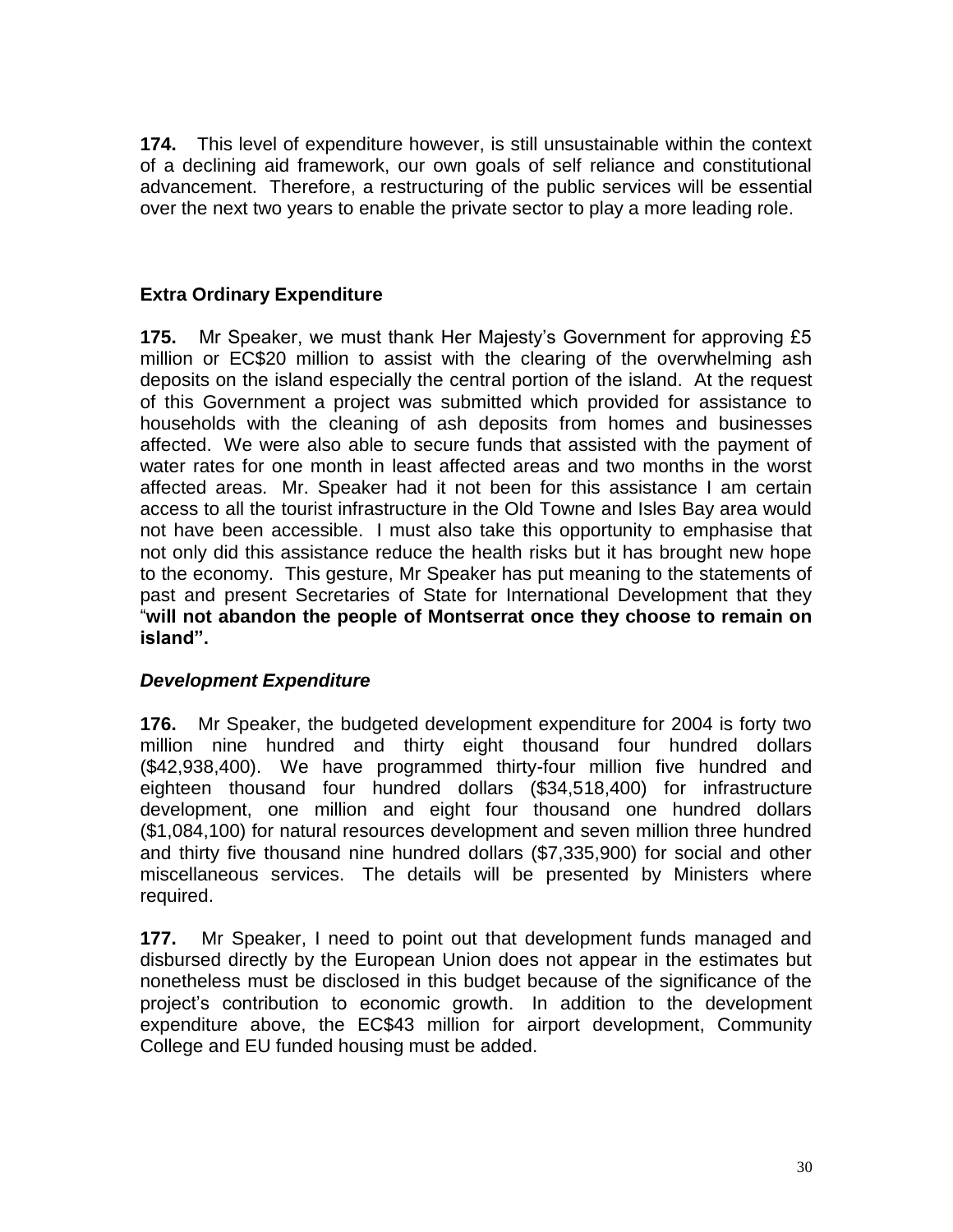**178.** Further, the Single Programming document submitted in accordance with the OCT Decision by Montserrat should be approved in May by the EDF Committee. Over the next five years, GoM expects to benefit from eleven million euros (€11mn) or thirty five million dollars (\$35m) for the development of Little Bay Port and town centre.

## *Aid Framework 2004-2006*

**179.** Mr Speaker, based on the approved DFID Aid Framework, the following funds will become available over the next two years to Montserrat from the Department for International Development:

|                      | 2004/5        | 2005/6       |
|----------------------|---------------|--------------|
| <b>Budgetary Aid</b> | £9.55 million | £7.2 million |
| Development Aid      | "<br>£4.95    | "<br>£5.3    |

**180.** This translates to approximately \$116 million Eastern Caribbean Dollars (₤1 or EC\$4.3) over the next two (2) years. The amounts provided in the aid framework for 2004 ensure that the expenditure programmed in the 2004 Appropriation Bill before this Honourable House is adequately covered.

## **MACROECONOMIC TARGETS AND FINANCIAL POLICIES**

## **Macroeconomic Targets**

**181.** Mr Speaker, we anticipate a growth rate of five (5%). This growth is expected to continue to be dominated by the Government (25%) and Construction sectors (15%), with contributions from the Tourism and Mining and Quarrying Sectors. Modest growth is expected from the Agricultural Sector from increased production from targeted assistance to farmers. Communication Sector is expected to grow as Cable & Wireless increases its investment in highspeed Internet access and introduce the Global System for Mobile Communications. There will also be some growth in the Transport Sector from increased public expenditure on the airport project and roads.

**182.** Mr Speaker, we are also expecting increase in population approximately 4.5% resulting from and expanded housing programme, and increased activity in the mining sector. In 2004, we also expect to see a number of Montserratians returning home to fill positions as a result of the development of the Department of Administration Website. In addition, the reoccupation of Old Town, Isles Bay and parts of Olveston will assist this effort. Overall, my Government expects the working population to move from 2000 to over 2500 persons.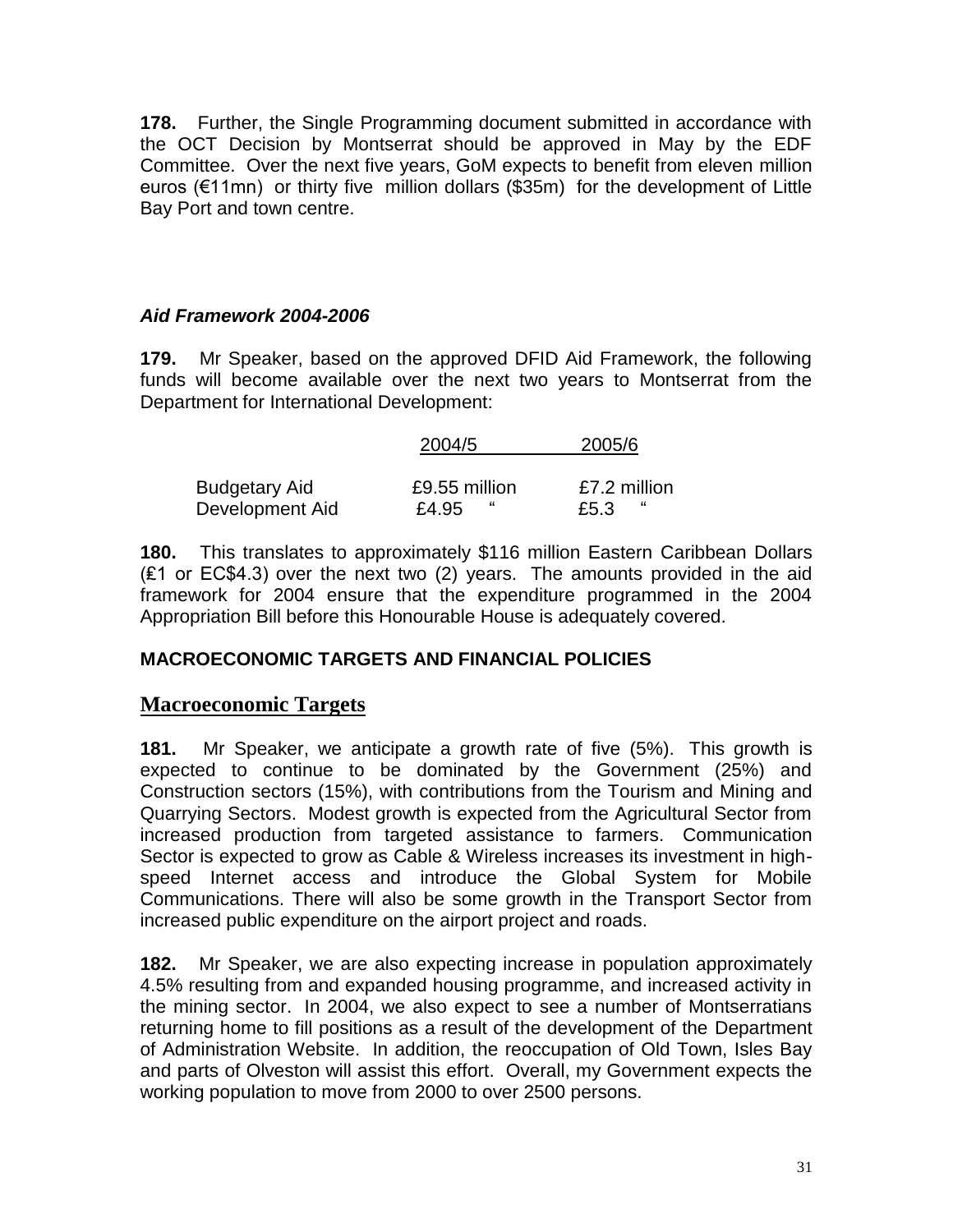**183.** We are also expecting public debt to decrease from 12.39% to 11.64% of GDP for 2004. This will be due in part to repayments made during the fiscal year and the expansion of GDP.

**184.** Our trade position is expected to remain adverse as our imports exceed our exports. We imported approximately EC\$75.2 million in 2003 and this is expected to increase to approximately EC\$80 million in 2004. However, we are anticipating exports receipts in excess EC\$10 million from the export of sand and aggregate from Phoenix and Selsi Limited, which are two (2) locally registered companies. This is expected to marginally improve Montserrat's terms of trade.

**185.** Clearly, Mr Speaker, the environment is starting to look much better than before and we expect this to continue over the next two years. In 2005, we will be expecting our economic programmes to bear fruit and a downward trend in our deficit before grants, which now stands, at 40.73% of GDP.

## **Financial Policies**

#### *1. Introduction of the Common External Tariff*

**186.** Mr Speaker, the major financial policies to be included in this budget relates to our obligations to CARICOM under the Treaty of Chaguaramas in 1973. We recognise that HMG is still considering the new Treaty before granting Montserrat an entrustment to sign. These policy decisions therefore, seek to treat with provisions of the Treaty for which Montserrat was granted derogations and which expired in February 2004. I am pleased to report that our request to the Council for Trade and Economic Development (COTED) for further derogations was approved for five years with an option to renew for a further five years. The timetable for the removal of restrictions was also approved. This is a giant step forward in support of our request for an entrustment from the United Kingdom.

**187.** As a direct consequence of the above action, with effect from 1 June 2004, Montserrat will introduce the International Harmonised Tariff System using as far as possible:

- I. Rates that are similar to those required by members of CARICOM and will be based on the 2002 CARICOM Tariff structure.
- II. Derogations from some rates for a period of five (5) years in the first instance.
- III. Request derogations on the following criteria cost of living, health, tourism and infrastructure development concerns.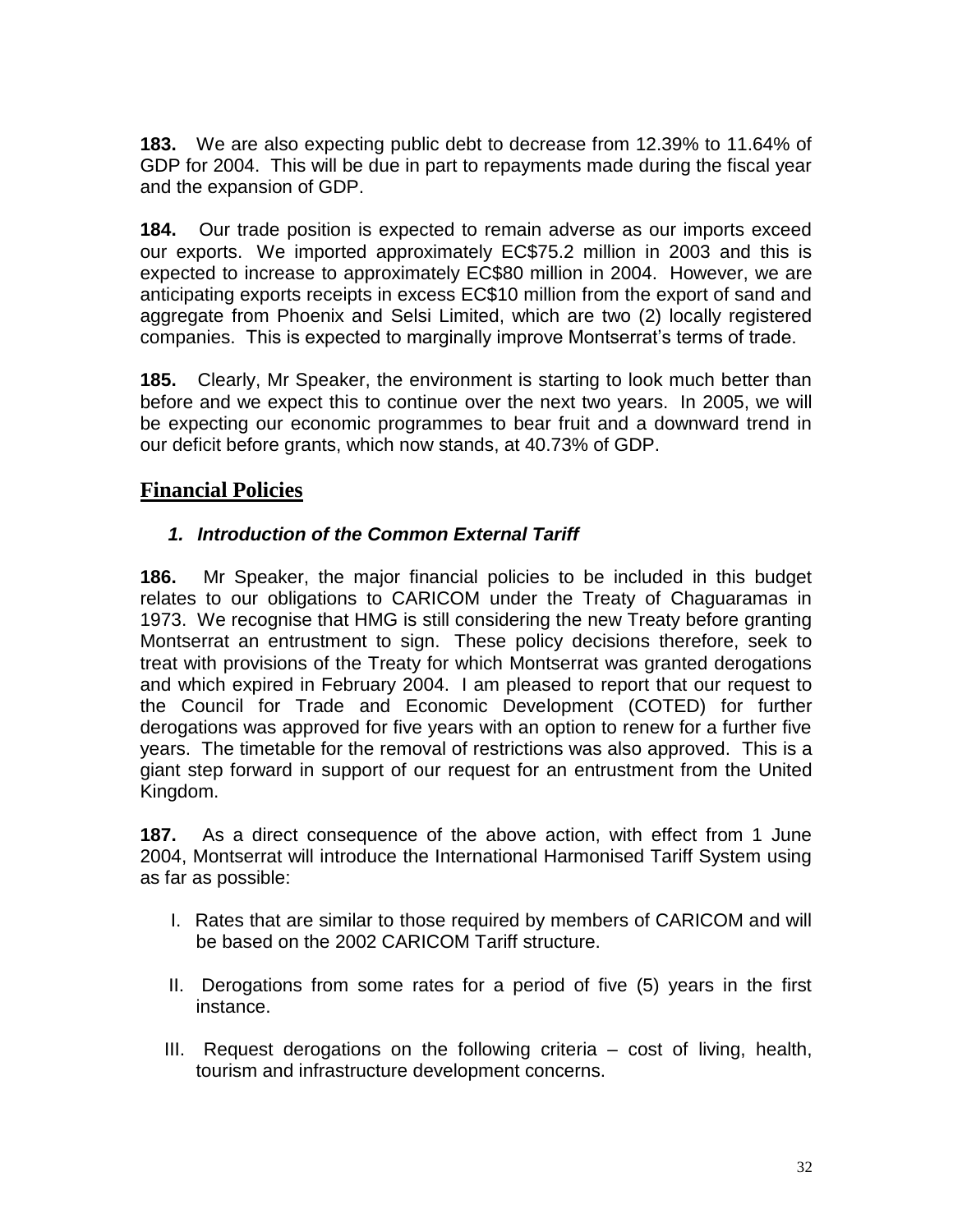- IV. A reduced Service Tax rate from eight (8%) percent to five (5%) percent.
- V. A three (3) tier Consumption tax rate 10%, 20% and 30% as proposed in my last budget address except for Alcoholic Beverages and Cigarettes. This will hoefully reduce the number of rates from over 30 to less than 5 rates.
- VI. Convert specific rates to ad valorem rates to make the calculation of duties especially by computers much easier.
- VII. Ensure rates selected on implementation of the Common External Tariff yields a revenue neutral position. This means that revenue gains will be offset by revenue losses. Government's aim is **NOT** to raise revenue but to comply with our obligations as a member of CARICOM. In addition, the rates selected were chosen to ensure minimum impact on the rate of inflation.

**188.** Mr Speaker, when this tariff is implemented, it will not only be more aligned with what pertains in CARICOM but even more so, to the lower rates proposed by World Trade Organisation. This, Mr Speaker, is a major achievement.

#### *2. Property Tax Rebate*

**189.** With respect to property taxes, in 2003 Government gave a property tax rebate of 50% on the total tax liability. Mr Speaker, for the fiscal year 2004, my Government proposes a tax rebate of 25% on the total tax liability.

#### *3. Low tax on Pensions over \$36,000*

**190.** Mr Speaker, in order to take advantage of our double taxation agreement with the United Kingdom, Government of Montserrat proposes to introduce a five (5%) percent tax on pension income over thirty six thousand dollars (\$36,000). Mr Speaker, this means that very few, if any, local pensions will be affected. Montserratians and other UK citizens moving to Montserrat to reside for more than 183 days would qualify for this low tax rate on their world wide income and if they earn pensions less than \$36,000 they will be exempt from the local taxes. This will support the Montserrat Chamber of Commerce and Industry population growth initiative. Mr. Speaker this arrangement will not affect our American and Canadian citizens, but we hoped that in the future we would be able to negotiate a double taxation agreement with these respective countries that would help them to take part in a similar initiative.

**191.** This policy targets Montserratians who qualify for pension in the United Kingdom and wish to return home but will also benefit UK pensioners generally who wish to relocate and invest in Montserrat. All persons wishing to benefit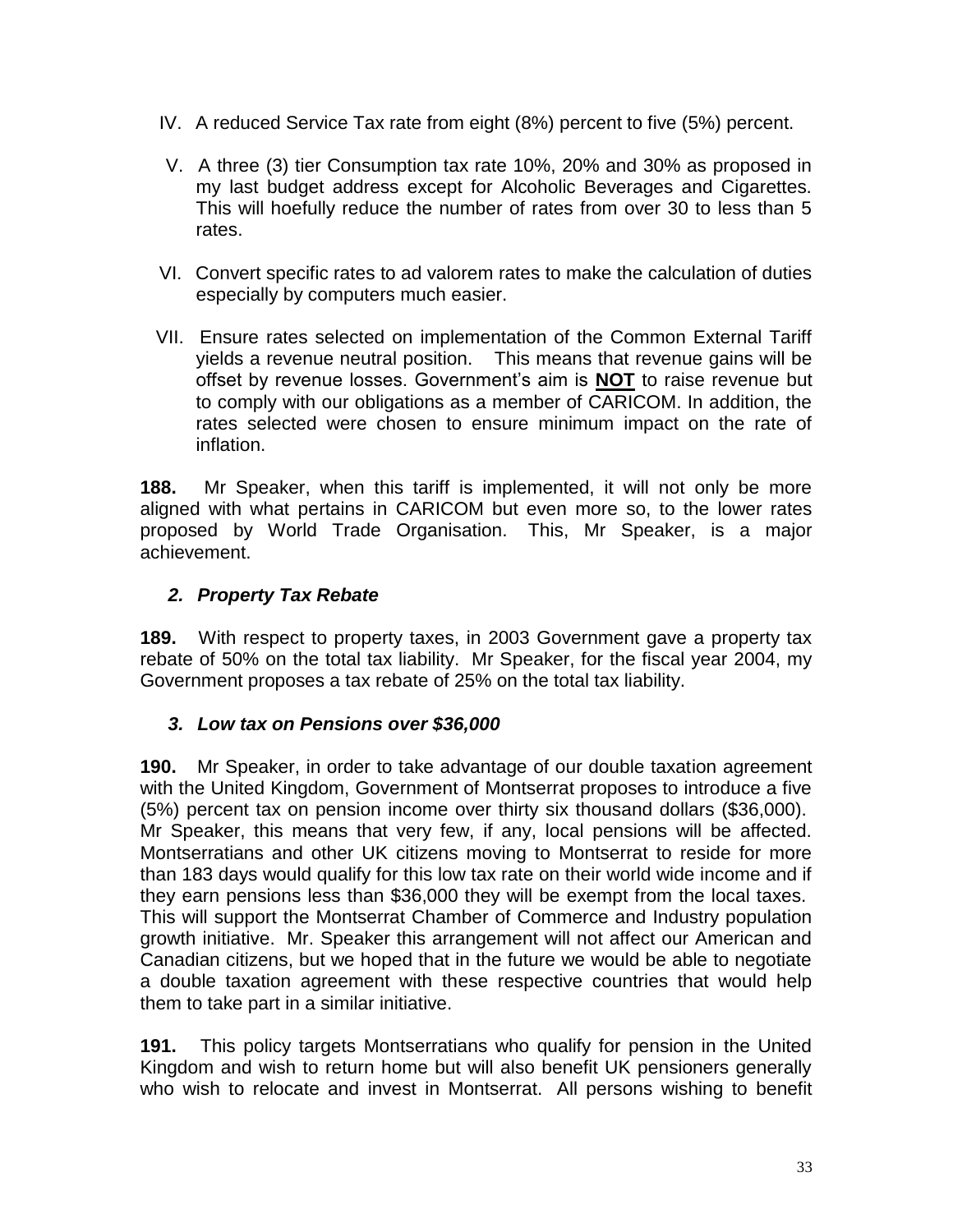from this provision will have to register with the local Inland Revenue Department so that the relevant information to facilitate the exemption from UK taxes can be obtained.

## **4. Social Security, Health & Life Insurance Premiums**

**192.** Mr Speaker, we recognise that our health care system is inadequate and many persons have had to travel abroad for medical attention. With the social welfare costs rising, we also wish to promote the purchase of life and endowment policies to ensure that the needs of love ones are taken care of. Mr Speaker, my Government is proposing that health and life insurance premiums including Social Security payments be allowed as a legitimate expense for tax purposes for individuals and businesses on behalf of their employees. The allowance will be granted only on submission of valid payment receipts.

#### *5. \$2,400 Tax Allowance for taxpayer for Elderly or incapacitated person living within his or her household*

**193.** Again, my Government shares the difficulties of those persons still hold fast to our tradition of caring for their elderly or incapacitated relatives **in the comfort of their own home**. Mr Speaker, we already provide assistance with hot meals to these persons through the meals-on-wheels programme and assistance with nursing care through the Old People's Welfare Association. We know that many persons provide this personal care out of love but government wishes to show its appreciation and from 2004, the head of such a household will be granted an annual tax allowance not exceeding two thousand four hundred dollars (\$2,400) per annum from any gross income earned during the year. The person however, must be living with the taxpayer for a minimum of four (4) months.

#### *6. Tax Arrears by Financial Institutions prior to 2000 redirected to loans Programme.*

**194.** Mr Speaker, this Government recognises the importance of financial institutions in economic development. We are also aware that many of these institutions have gone through difficulties and are currently recovering nevertheless lending rates are high compared to what obtains internationally. We are appealing to these institutions to review their rates downward to stimulate investment. We wish to assist this process by proposing a waiver on any arrears of taxes owing prior to 2000 on the condition that the principle, interest and penalties are on-lent to households with incomes under five thousand dollars (\$5,000) at a maximum rate of 9%. Institutions wishing to benefit from this proposal will need to agree the terms of verification with the Ministry of Finance.

## *7. Small Business Tax*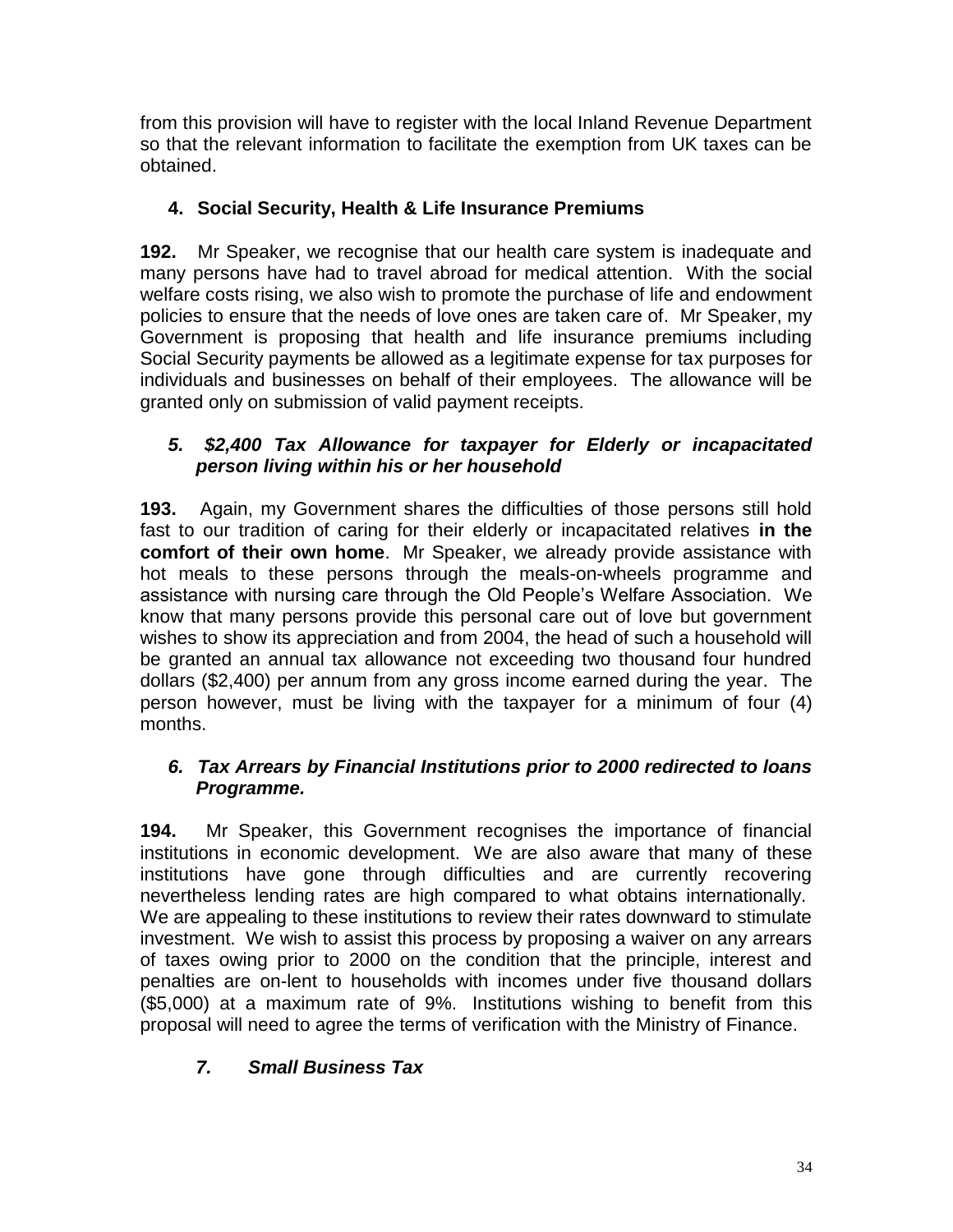**195.** Mr Speaker, I have been approached by many of our small businesses to simplify the tax system. Many have stated that they are willing to pay the tax but do not have the skills to produce the required accounts nor are they able to find help to provide the necessary financial statements on a timely basis. Mr Speaker, my Government proposes to introduce a Small Business Tax. This proposal seeks to:

- I. Register all small businesses;
- II. Exempt small businesses with annual sales/turnover of less than \$25,000 but will still be required to file their income tax return;
- III. Levy a five (5%) percent tax on turnover of small businesses that have annual Sales/Turnover between \$25,000 and \$100,000 payable by March 31 of the following year. Businesses will be entitled to a refund if they file audited statements subsequently, showing a tax liability of less than 5%.
- IV. The relevant legislative amendments will be in place before the end of the year.

#### *8. Responsibility for Monitoring and Collection of Real Estate fees, Occupancy Taxes and Trade Licensing fees.*

**196.** Mr Speaker, the monitoring and enforcement of these regulations have been woefully lacking that even those in the business have expressed their dissatisfaction with the process. We want to correct this by transferring the responsibility to a department that undertakes similar responsibilities and strengthen their field audit division.

**197.** Mr Speaker, we propose to move the monitoring and collection of these taxes, licenses and fees to the Inland Revenue Department.

## *9. Cessation of Payments on Development Bond Mortgages*

**198.** There have been many representations to Government to assist persons who hold mortgages with the Housing Division for properties in the evacuation zone. Mr Speaker, with effect from 1 January 2004, mortgage holders will not be required to make further payments neither principal nor interest on such balances. The accounts will be audited to establish the individual balances so that a proper decision to write off these balances can be taken.

#### **ACKNOWLEDGEMENTS**

**199.** Mr. Speaker, it is necessary for us to recognise the contribution of several organisations and individuals to our beloved country. Let us therefore express our heartfelt gratitude to all those who have made any contribution to our economic recovery efforts thus far.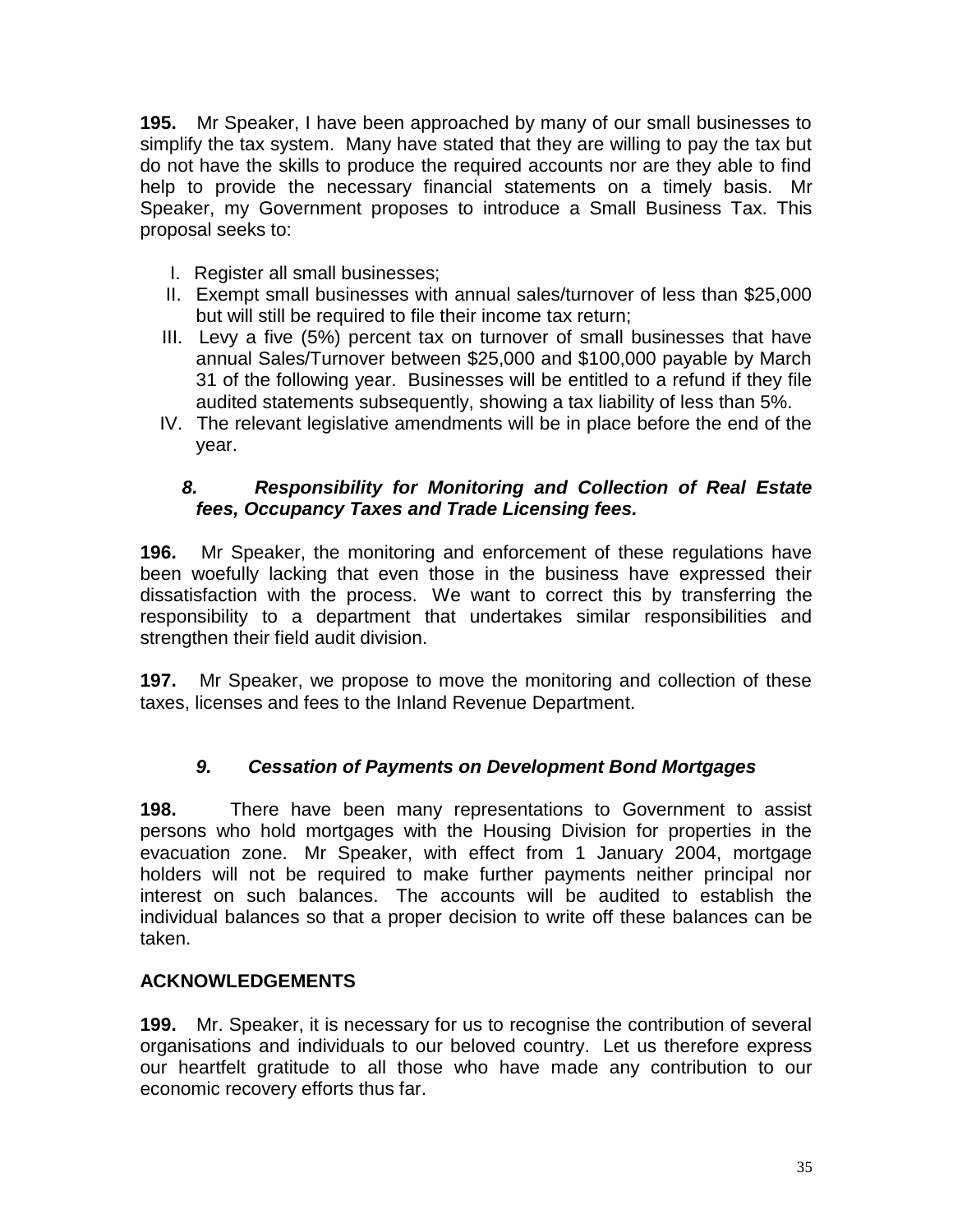**200.** We must specifically mention the vital role played by our partner and main sponsor, DFID for their profound contribution without which life on Montserrat would have almost been impossible. We thank them, the Foreign and Commonwealth Office and Her Majesty's Government in general for their support.

**201.** A number of regional organisations have maintained their interest and continue to work closely with us to improve the situation on Montserrat. These include the ECCB, CARICOM, Caribbean Development Bank, OECS, CDERA, the University of the West Indies and others. Local organisations such as the Red Cross, the St. Patrick's Credit Union and the National Trust continue to serve the community well.

**202.** I would like to express our deepest appreciation to the public servants and all employees of statutory bodies and Government owned companies. As a group they have displayed the dedication and patriotism necessary to move this island forward.

**203.** Finally, as the tour of duty of His Excellency, the Governor, Mr. Anthony Longrigg CMG comes to an end, my Government and I wish to thank him for the outstanding contribution he has made throughout the community and island as whole during his term in office. We wish him and his wife all the best in their future endeavours.

#### **CONCLUSION**

**204.** In conclusion, I must reiterate that my Government and I are committed to rebuilding a thriving, modern Montserrat. We believe that people through legitimate enterprise should succeed and we will support their efforts. We intend to encourage and support equitable partnerships that will lead to the mutual benefit of all parties involved. And finally, Mr Speaker, my Government believes that Montserrat will rise from the ashes but it is up to us to make our dreams come true.

Mr. Speaker, I so move.

#### **ANNEX 1**

#### **Table B Allocation by Ministries and Departments**

#### **SUMMARY OF RECURRENT EXPENDITURE 2003 - 2004**

|       |                            |                 | <b>Revised</b>  |
|-------|----------------------------|-----------------|-----------------|
|       |                            | <b>Estimate</b> | <b>Estimate</b> |
| Heads | <b>Description of Head</b> | 2004            | 2003            |